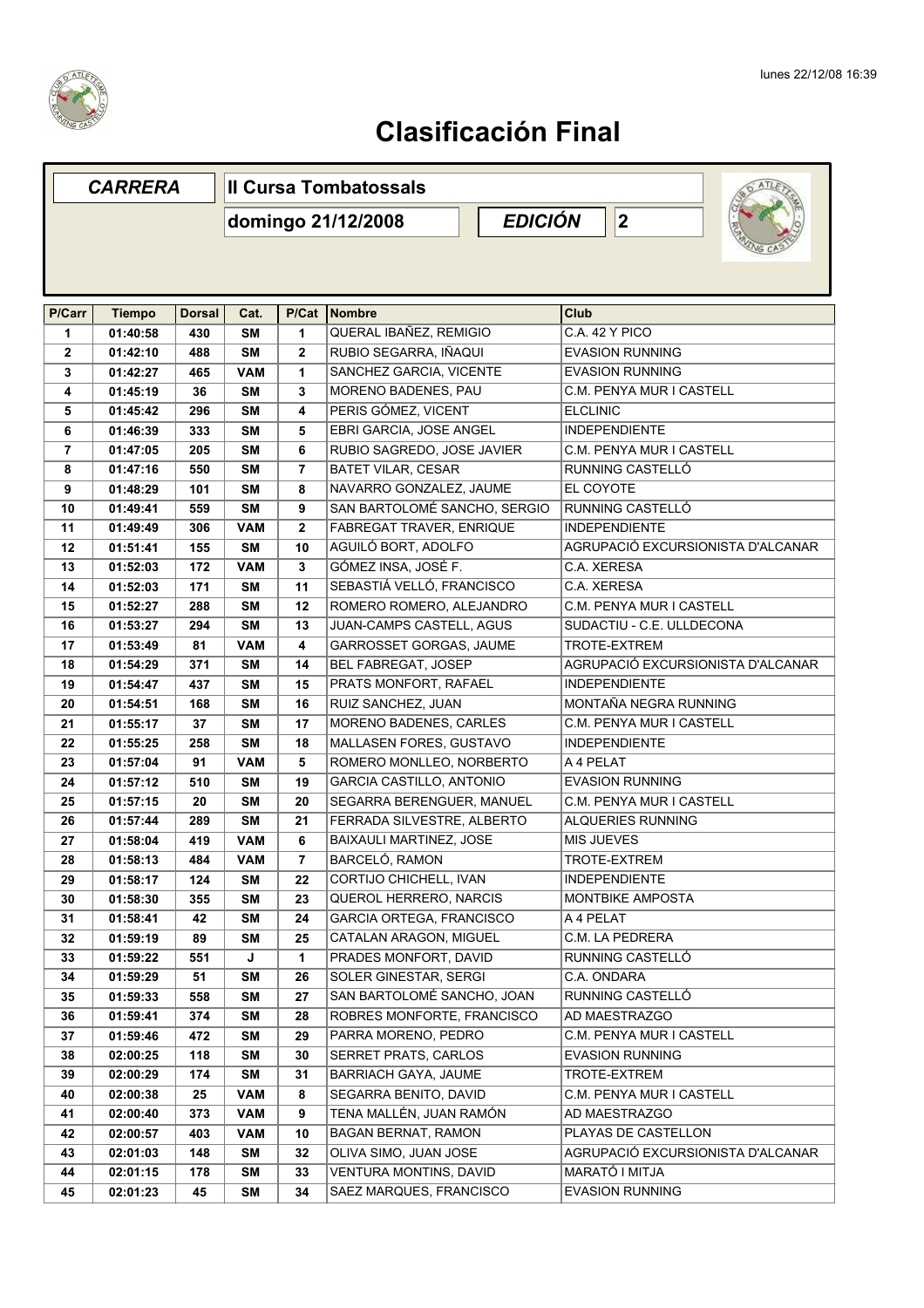

| BARTOLL IBAÑEZ, JOSE<br>47<br>02:02:39<br>210<br><b>SM</b><br>36<br><b>INDEPENDIENTE</b><br>MOLINER HOYOS, IVAN<br><b>INDEPENDIENTE</b><br>02:02:45<br>129<br><b>SM</b><br>37<br>48<br>BELTRÁN MIRAVET, RAMIRO<br>CLUB MUNTANYA CASTELLÓ<br>78<br><b>VAM</b><br>11<br>49<br>02:02:54<br><b>CLUB ESPORTIU VINARÓS</b><br>ROJO ROMERO, VICTOR<br>23<br>12<br>50<br>02:02:57<br><b>VAM</b><br>RIBERA SILVESTRE, ALVARO<br>51<br>120<br><b>SM</b><br>38<br>A 4 PELAT<br>02:03:01<br>CHIMENO BIEL, RAMON<br><b>INDEPENDIENTE</b><br>52<br>02:03:44<br>506<br><b>SM</b><br>39<br>53<br>176<br><b>SM</b><br>40<br>ORTIZ DE FEZ, FERNANDO<br>PAS A PAS<br>02:03:48<br><b>MECHO PARRA, VICENTE</b><br>A 4 PELAT<br><b>SM</b><br>41<br>54<br>02:04:23<br>32<br>BASCUÑANA GONZALEZ, JUAN<br><b>INDEPENDIENTE</b><br>02:04:25<br>27<br><b>SM</b><br>42<br>55<br><b>SM</b><br>PEREZ SANTOLARIA, VICENTE<br><b>CIRAT</b><br>02:04:36<br>110<br>43<br>56<br>CONEJOS BOU, JULIO<br><b>VAM</b><br>13<br>CENTRE EXCURSIONISTA DE L'ALCORA<br>02:04:46<br>134<br>57<br>MARATÓ I MITJA<br>14<br>DE PACO LOPEZ, FRANCISCO JOSE<br>58<br>02:05:00<br>13<br><b>VAM</b><br><b>BELLES NEGRE, IVAN</b><br>59<br>02:05:11<br>394<br><b>SM</b><br>44<br><b>INDEPENDIENTE</b><br>TROYANO PINO, PEDRO<br>MARATÓ I MITJA<br>15<br>02:05:15<br>143<br><b>VAM</b><br>60 |  |
|----------------------------------------------------------------------------------------------------------------------------------------------------------------------------------------------------------------------------------------------------------------------------------------------------------------------------------------------------------------------------------------------------------------------------------------------------------------------------------------------------------------------------------------------------------------------------------------------------------------------------------------------------------------------------------------------------------------------------------------------------------------------------------------------------------------------------------------------------------------------------------------------------------------------------------------------------------------------------------------------------------------------------------------------------------------------------------------------------------------------------------------------------------------------------------------------------------------------------------------------------------------------------------------------------------------------------------------|--|
|                                                                                                                                                                                                                                                                                                                                                                                                                                                                                                                                                                                                                                                                                                                                                                                                                                                                                                                                                                                                                                                                                                                                                                                                                                                                                                                                        |  |
|                                                                                                                                                                                                                                                                                                                                                                                                                                                                                                                                                                                                                                                                                                                                                                                                                                                                                                                                                                                                                                                                                                                                                                                                                                                                                                                                        |  |
|                                                                                                                                                                                                                                                                                                                                                                                                                                                                                                                                                                                                                                                                                                                                                                                                                                                                                                                                                                                                                                                                                                                                                                                                                                                                                                                                        |  |
|                                                                                                                                                                                                                                                                                                                                                                                                                                                                                                                                                                                                                                                                                                                                                                                                                                                                                                                                                                                                                                                                                                                                                                                                                                                                                                                                        |  |
|                                                                                                                                                                                                                                                                                                                                                                                                                                                                                                                                                                                                                                                                                                                                                                                                                                                                                                                                                                                                                                                                                                                                                                                                                                                                                                                                        |  |
|                                                                                                                                                                                                                                                                                                                                                                                                                                                                                                                                                                                                                                                                                                                                                                                                                                                                                                                                                                                                                                                                                                                                                                                                                                                                                                                                        |  |
|                                                                                                                                                                                                                                                                                                                                                                                                                                                                                                                                                                                                                                                                                                                                                                                                                                                                                                                                                                                                                                                                                                                                                                                                                                                                                                                                        |  |
|                                                                                                                                                                                                                                                                                                                                                                                                                                                                                                                                                                                                                                                                                                                                                                                                                                                                                                                                                                                                                                                                                                                                                                                                                                                                                                                                        |  |
|                                                                                                                                                                                                                                                                                                                                                                                                                                                                                                                                                                                                                                                                                                                                                                                                                                                                                                                                                                                                                                                                                                                                                                                                                                                                                                                                        |  |
|                                                                                                                                                                                                                                                                                                                                                                                                                                                                                                                                                                                                                                                                                                                                                                                                                                                                                                                                                                                                                                                                                                                                                                                                                                                                                                                                        |  |
|                                                                                                                                                                                                                                                                                                                                                                                                                                                                                                                                                                                                                                                                                                                                                                                                                                                                                                                                                                                                                                                                                                                                                                                                                                                                                                                                        |  |
|                                                                                                                                                                                                                                                                                                                                                                                                                                                                                                                                                                                                                                                                                                                                                                                                                                                                                                                                                                                                                                                                                                                                                                                                                                                                                                                                        |  |
|                                                                                                                                                                                                                                                                                                                                                                                                                                                                                                                                                                                                                                                                                                                                                                                                                                                                                                                                                                                                                                                                                                                                                                                                                                                                                                                                        |  |
|                                                                                                                                                                                                                                                                                                                                                                                                                                                                                                                                                                                                                                                                                                                                                                                                                                                                                                                                                                                                                                                                                                                                                                                                                                                                                                                                        |  |
| REOLID MARTINEZ, JESUS<br>45<br>H_DOS_O<br>61<br>02:05:19<br>179<br><b>SM</b>                                                                                                                                                                                                                                                                                                                                                                                                                                                                                                                                                                                                                                                                                                                                                                                                                                                                                                                                                                                                                                                                                                                                                                                                                                                          |  |
| SALVADOR GOZALBO, JOSE MIGUEL<br>MARATÓ I MITJA<br>62<br>341<br><b>SM</b><br>46<br>02:06:19                                                                                                                                                                                                                                                                                                                                                                                                                                                                                                                                                                                                                                                                                                                                                                                                                                                                                                                                                                                                                                                                                                                                                                                                                                            |  |
| GONZALEZ ESCRIG, ISRAEL<br>C.M. LA PEDRERA<br>63<br>02:06:34<br>187<br><b>SM</b><br>47                                                                                                                                                                                                                                                                                                                                                                                                                                                                                                                                                                                                                                                                                                                                                                                                                                                                                                                                                                                                                                                                                                                                                                                                                                                 |  |
| CAMPOS RIBES, JOAN<br>64<br>02:06:38<br>310<br><b>SM</b><br>48<br>C.M. AT-ZENET                                                                                                                                                                                                                                                                                                                                                                                                                                                                                                                                                                                                                                                                                                                                                                                                                                                                                                                                                                                                                                                                                                                                                                                                                                                        |  |
| VELASCO CASTAÑEDA, ALI YESID<br><b>EVASION RUNNING</b><br>02:07:32<br>393<br><b>SM</b><br>49<br>65                                                                                                                                                                                                                                                                                                                                                                                                                                                                                                                                                                                                                                                                                                                                                                                                                                                                                                                                                                                                                                                                                                                                                                                                                                     |  |
| <b>SM</b><br>GONZÁLEZ SALVADORº, CÉSAR<br>02:08:46<br>47<br>50<br><b>INDEPENDIENTE</b><br>66                                                                                                                                                                                                                                                                                                                                                                                                                                                                                                                                                                                                                                                                                                                                                                                                                                                                                                                                                                                                                                                                                                                                                                                                                                           |  |
| ROGLA MARTINEZ, JUAN CARLOS<br><b>SM</b><br>A 4 PELAT<br>02:08:52<br>92<br>51<br>67                                                                                                                                                                                                                                                                                                                                                                                                                                                                                                                                                                                                                                                                                                                                                                                                                                                                                                                                                                                                                                                                                                                                                                                                                                                    |  |
| 02:08:56<br><b>SM</b><br>52<br>CARBALLO FERNANDEZ, JOSE<br><b>INDEPENDIENTE</b><br>68<br>398                                                                                                                                                                                                                                                                                                                                                                                                                                                                                                                                                                                                                                                                                                                                                                                                                                                                                                                                                                                                                                                                                                                                                                                                                                           |  |
| ANDREU MONTAÑES, SERGIO<br><b>CAFE ANGEL</b><br>69<br>02:09:14<br>252<br><b>VAM</b><br>16                                                                                                                                                                                                                                                                                                                                                                                                                                                                                                                                                                                                                                                                                                                                                                                                                                                                                                                                                                                                                                                                                                                                                                                                                                              |  |
| <b>MONFORT MOLINER, CARLOS</b><br>CAFE ANGEL<br>70<br>44<br><b>SM</b><br>53<br>02:09:23                                                                                                                                                                                                                                                                                                                                                                                                                                                                                                                                                                                                                                                                                                                                                                                                                                                                                                                                                                                                                                                                                                                                                                                                                                                |  |
| SIMÓ VILA, JUAN ANDRES<br>AGRUPACIÓ EXCURSIONISTA D'ALCANAR<br>71<br>02:09:32<br><b>SM</b><br>54<br>207                                                                                                                                                                                                                                                                                                                                                                                                                                                                                                                                                                                                                                                                                                                                                                                                                                                                                                                                                                                                                                                                                                                                                                                                                                |  |
| MUÑOZ ALARCÓN, ALFREDO<br>72<br>206<br><b>SM</b><br>55<br>C.A. CHESTE<br>02:09:36                                                                                                                                                                                                                                                                                                                                                                                                                                                                                                                                                                                                                                                                                                                                                                                                                                                                                                                                                                                                                                                                                                                                                                                                                                                      |  |
| TORREPEQUEÑA MARZA, ALBERTO<br><b>INDEPENDIENTE</b><br>73<br>412<br><b>SM</b><br>56<br>02:09:44                                                                                                                                                                                                                                                                                                                                                                                                                                                                                                                                                                                                                                                                                                                                                                                                                                                                                                                                                                                                                                                                                                                                                                                                                                        |  |
| GARRIDO URBANO, FRANCISCO<br>74<br>98<br><b>SM</b><br>57<br><b>INDEPENDIENTE</b><br>02:10:07                                                                                                                                                                                                                                                                                                                                                                                                                                                                                                                                                                                                                                                                                                                                                                                                                                                                                                                                                                                                                                                                                                                                                                                                                                           |  |
| COBOS MALAGON, JUAN JOSE<br><b>INDEPENDIENTE</b><br>75<br>226<br><b>SM</b><br>58<br>02:10:28                                                                                                                                                                                                                                                                                                                                                                                                                                                                                                                                                                                                                                                                                                                                                                                                                                                                                                                                                                                                                                                                                                                                                                                                                                           |  |
| MONTAÑA NEGRA RUNNING<br><b>SM</b><br>SELMA CASANOVA, ALEJANDRO<br>76<br>02:10:30<br>256<br>59                                                                                                                                                                                                                                                                                                                                                                                                                                                                                                                                                                                                                                                                                                                                                                                                                                                                                                                                                                                                                                                                                                                                                                                                                                         |  |
| MEDALL CENTELLES, JOSE LUIS<br><b>INDEPENDIENTE</b><br>77<br>02:10:43<br>139<br><b>VAM</b><br>17                                                                                                                                                                                                                                                                                                                                                                                                                                                                                                                                                                                                                                                                                                                                                                                                                                                                                                                                                                                                                                                                                                                                                                                                                                       |  |
| 78<br>02:10:48<br>421<br><b>VAM</b><br>18<br>CORTES CARMONA, JUAN ANTONIO<br><b>INDEPENDIENTE</b>                                                                                                                                                                                                                                                                                                                                                                                                                                                                                                                                                                                                                                                                                                                                                                                                                                                                                                                                                                                                                                                                                                                                                                                                                                      |  |
| MARATÓ I MITJA<br>ANTOLI DOLZ, MIGUEL<br>79<br>02:10:53<br><b>VAM</b><br>19<br>456                                                                                                                                                                                                                                                                                                                                                                                                                                                                                                                                                                                                                                                                                                                                                                                                                                                                                                                                                                                                                                                                                                                                                                                                                                                     |  |
| CABEDO SERRANO, PATRICIA<br><b>SF</b><br><b>INDEPENDIENTE</b><br>1<br>80<br>02:11:24<br>347                                                                                                                                                                                                                                                                                                                                                                                                                                                                                                                                                                                                                                                                                                                                                                                                                                                                                                                                                                                                                                                                                                                                                                                                                                            |  |
| <b>VAM</b><br>20<br>BORJA BADILLO, VICENTE<br>81<br>02:11:33<br>8<br>AMICS DEL CLOT                                                                                                                                                                                                                                                                                                                                                                                                                                                                                                                                                                                                                                                                                                                                                                                                                                                                                                                                                                                                                                                                                                                                                                                                                                                    |  |
| RUNNING CASTELLÓ<br>MURCIA LOZANO, ADRIAN<br>02:11:37<br>SM<br>82<br>557<br>60                                                                                                                                                                                                                                                                                                                                                                                                                                                                                                                                                                                                                                                                                                                                                                                                                                                                                                                                                                                                                                                                                                                                                                                                                                                         |  |
| CORREDOR MOLINER, MIGUEL<br>83<br>02:12:04<br>242<br>SM<br>61<br><b>TREPA CASTELLET</b>                                                                                                                                                                                                                                                                                                                                                                                                                                                                                                                                                                                                                                                                                                                                                                                                                                                                                                                                                                                                                                                                                                                                                                                                                                                |  |
| VIVAS VIVAS, RAUL<br>62<br>ARAYA RUNNING<br>84<br>02:12:18<br>203<br>SM                                                                                                                                                                                                                                                                                                                                                                                                                                                                                                                                                                                                                                                                                                                                                                                                                                                                                                                                                                                                                                                                                                                                                                                                                                                                |  |
| CAPARROS CLAVEL, SERGIO<br><b>EVASION RUNNING</b><br>292<br>SM<br>63<br>85<br>02:12:22                                                                                                                                                                                                                                                                                                                                                                                                                                                                                                                                                                                                                                                                                                                                                                                                                                                                                                                                                                                                                                                                                                                                                                                                                                                 |  |
| C.E.ULLDECONA-SUDACTIU<br>64<br>FERRE ROIG, FELIU<br>86<br>02:12:51<br>312<br>SΜ<br>CENTRE EXCURSIONISTA DE CASTELLO                                                                                                                                                                                                                                                                                                                                                                                                                                                                                                                                                                                                                                                                                                                                                                                                                                                                                                                                                                                                                                                                                                                                                                                                                   |  |
| SM<br>PORCAR MALLEN, ENRIC<br>87<br>02:12:55<br>438<br>65<br>GIL GUILLAMON, MANUEL<br><b>INDEPENDIENTE</b><br>02:13:03<br><b>VAM</b><br>21<br>88<br>514                                                                                                                                                                                                                                                                                                                                                                                                                                                                                                                                                                                                                                                                                                                                                                                                                                                                                                                                                                                                                                                                                                                                                                                |  |
| 66<br>ALBERT BARREDA, ENRIQUE<br><b>INDEPENDIENTE</b><br>89<br>02:13:09<br>345<br>SM                                                                                                                                                                                                                                                                                                                                                                                                                                                                                                                                                                                                                                                                                                                                                                                                                                                                                                                                                                                                                                                                                                                                                                                                                                                   |  |
| <b>IGLESIAS NEBOT, JUAN JOSE</b><br><b>INDEPENDIENTE</b><br>02:13:20<br><b>VAM</b><br>22<br>90<br>62                                                                                                                                                                                                                                                                                                                                                                                                                                                                                                                                                                                                                                                                                                                                                                                                                                                                                                                                                                                                                                                                                                                                                                                                                                   |  |
| MARATÓ I MITJA<br>67<br>VICENT CUENCA, AGUSTIN<br>91<br>02:13:24<br>337<br>SM                                                                                                                                                                                                                                                                                                                                                                                                                                                                                                                                                                                                                                                                                                                                                                                                                                                                                                                                                                                                                                                                                                                                                                                                                                                          |  |
| MATEU CHALER, GUILLERMO<br>68<br>LA JARRA<br>92<br>02:13:35<br>40<br>SM                                                                                                                                                                                                                                                                                                                                                                                                                                                                                                                                                                                                                                                                                                                                                                                                                                                                                                                                                                                                                                                                                                                                                                                                                                                                |  |
| COLÓN MÁS, CRISTOBAL<br>93<br>39<br><b>TEAM-DINITIS</b><br>02:13:45<br>SM<br>69                                                                                                                                                                                                                                                                                                                                                                                                                                                                                                                                                                                                                                                                                                                                                                                                                                                                                                                                                                                                                                                                                                                                                                                                                                                        |  |
| PASCUAL FRANCH, MANUEL<br>94<br>70<br><b>TEAM-DINITIS</b><br>02:13:47<br>41<br>SM                                                                                                                                                                                                                                                                                                                                                                                                                                                                                                                                                                                                                                                                                                                                                                                                                                                                                                                                                                                                                                                                                                                                                                                                                                                      |  |
| QUIÑONES YÉBENES, JOSE LUIS<br>95<br>02:13:50<br><b>VAM</b><br>23<br><b>INDEPENDIENTE</b><br>330                                                                                                                                                                                                                                                                                                                                                                                                                                                                                                                                                                                                                                                                                                                                                                                                                                                                                                                                                                                                                                                                                                                                                                                                                                       |  |
| CASTILLO MUÑOZ, CONSTANTINO<br><b>VBM</b><br>1<br>C. ATLETISME ONDA<br>96<br>02:13:54<br>362                                                                                                                                                                                                                                                                                                                                                                                                                                                                                                                                                                                                                                                                                                                                                                                                                                                                                                                                                                                                                                                                                                                                                                                                                                           |  |
| FERRANDO MARTÍ, FERNANDO<br>71<br>97<br>02:14:00<br>354<br>SM<br><b>CELTIC SUBMARI</b>                                                                                                                                                                                                                                                                                                                                                                                                                                                                                                                                                                                                                                                                                                                                                                                                                                                                                                                                                                                                                                                                                                                                                                                                                                                 |  |
| ORTIZ CALVO, SERGIO<br>SM<br>72<br><b>INDEPENDIENTE</b><br>98<br>02:14:03<br>97                                                                                                                                                                                                                                                                                                                                                                                                                                                                                                                                                                                                                                                                                                                                                                                                                                                                                                                                                                                                                                                                                                                                                                                                                                                        |  |
| 73<br>VISCARRO CARRASCOSO, JOSEP<br>SUDACTIU - C.E. ULLDECONA<br>99<br>02:14:06<br>352<br>SM                                                                                                                                                                                                                                                                                                                                                                                                                                                                                                                                                                                                                                                                                                                                                                                                                                                                                                                                                                                                                                                                                                                                                                                                                                           |  |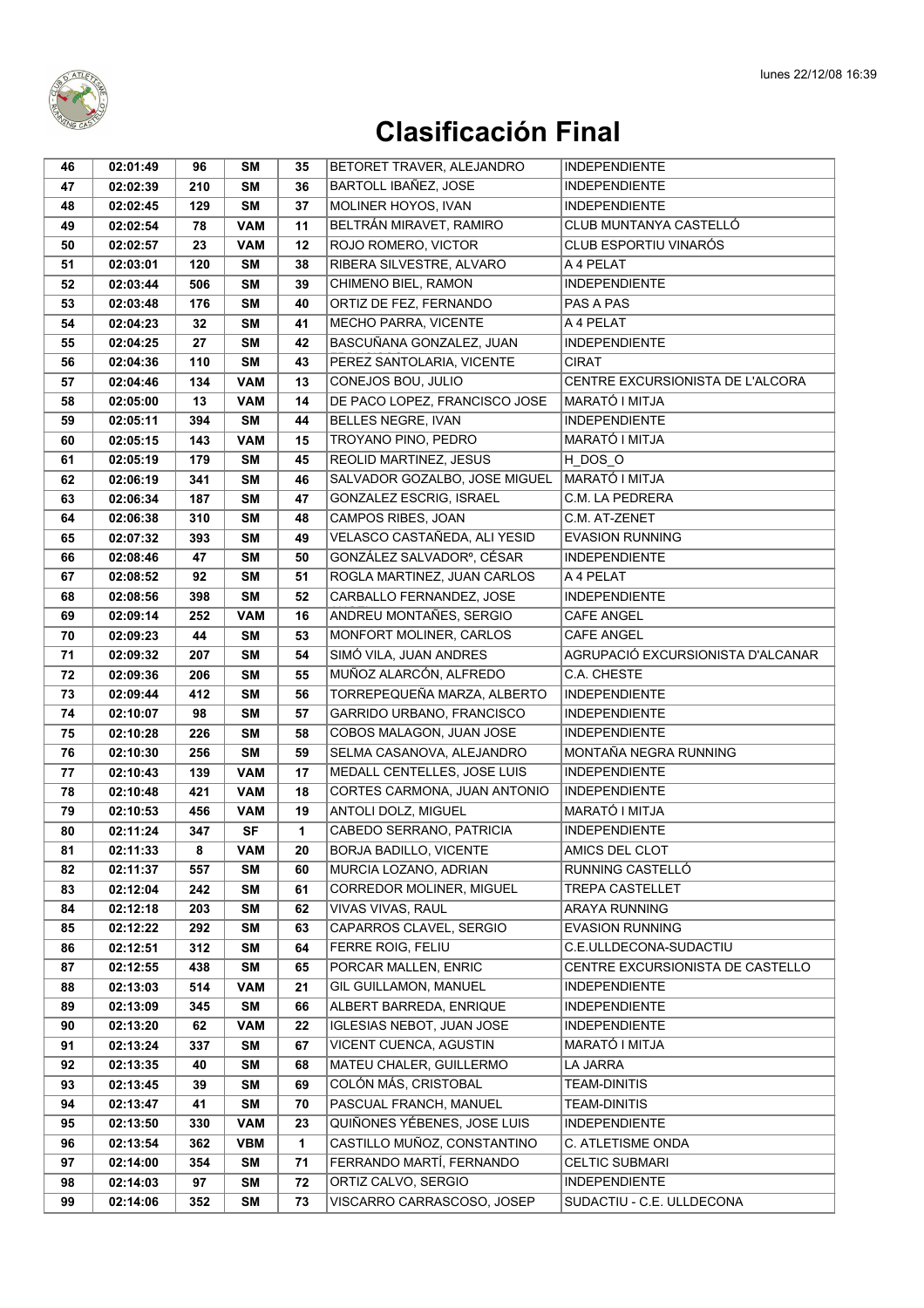

| 100        | 02:14:16             | 248        | <b>VAM</b>       | 24           | CARCELLER SAFONT, MAURICIO                       | C.A. 42 Y PICO                               |
|------------|----------------------|------------|------------------|--------------|--------------------------------------------------|----------------------------------------------|
| 101        | 02:14:19             | 399        | <b>SM</b>        | 74           | OLUCHA MONFORT, VICENTE                          | C. ATLETISME ONDA                            |
| 102        | 02:14:23             | 353        | <b>SF</b>        | $\mathbf{2}$ | CAÑES BADENES, LAIA                              | <b>INDEPENDIENTE</b>                         |
| 103        | 02:14:29             | 154        | SM               | 75           | FIBLA REVERTER, HERMINI                          | AGRUPACIÓ EXCURSIONISTA D'ALCANAR            |
| 104        | 02:14:31             | 90         | <b>VAM</b>       | 25           | FERRE PLANA, TONI                                | TROTE-EXTREM                                 |
| 105        | 02:14:36             | 241        | SF               | 3            | <b>GUMBAU BORT, ERICA</b>                        | C.A. 42 Y PICO                               |
| 106        | 02:14:44             | 425        | <b>SM</b>        | 76           | RECATALA VIVES, ALBERTO                          | <b>INDEPENDIENTE</b>                         |
| 107        | 02:14:53             | 236        | <b>SM</b>        | 77           | TENA VIDAL, HECTOR                               | <b>INDEPENDIENTE</b>                         |
| 108        | 02:15:10             | 500        | <b>SM</b>        | 78           | ROYO RICHART, RAUL                               | <b>MACARRUNNING CLUB</b>                     |
| 109        | 02:15:14             | 225        | <b>SM</b>        | 79           | ROYO HERRERO, HECTOR                             | <b>INDEPENDIENTE</b>                         |
| 110        | 02:15:20             | 77         | <b>SM</b>        | 80           | <b>GALLEN JESUS, CARLOS</b>                      | MARATÓ I MITJA                               |
| 111        | 02:15:32             | 188        | <b>SM</b>        | 81           | ARIÑO TORRES, RAUL                               | <b>RAMBLICA SPORT</b>                        |
| 112        | 02:15:42             | 552        | <b>SM</b>        | 82           | LOPEZ SANJUAN, JUAN                              | RUNNING CASTELLÓ                             |
| 113        | 02:15:50             | 348        | <b>SM</b>        | 83           | TORRENT BELTRAN, RAMON                           | C.E.ULLDECONA-SUDACTIU                       |
| 114        | 02:15:53             | 156        | <b>VAM</b>       | 26           | PARDO GIL, ANTONIO                               | <b>ESCALADA ROCK PUNK</b>                    |
| 115        | 02:16:11             | 553        | <b>SM</b>        | 84           | MANPEL ROYO, FERNANDO                            | RUNNING CASTELLÓ                             |
| 116        | 02:16:21             | 60         | <b>SM</b>        | 85           | <b>IGLESIAS NEBOT, ALBERTO</b>                   | <b>INDEPENDIENTE</b>                         |
| 117        | 02:16:26             | 505        | <b>SM</b>        | 86           | CUMBA COLOMA, JOSE DANIEL                        | C.A. 42 Y PICO                               |
| 118        | 02:16:30             | 72         | <b>SM</b>        | 87           | <b>BUDIA ALBA, NACHO</b>                         | <b>INDEPENDIENTE</b>                         |
| 119        | 02:16:32             | 383        | <b>VAM</b>       | 27           | GONZALEZ ADELANTADO, FLORENCI                    | <b>UJI</b>                                   |
| 120        | 02:16:35             | 63         | <b>SM</b>        | 88           | CAMPOS ABAD, DAVID                               | <b>INDEPENDIENTE</b>                         |
| 121        | 02:16:40             | 283        | <b>VAM</b>       | 28           | SOLSONA BATALLA, ANGEL                           | EVASION RUNNING                              |
| 122        | 02:16:49             | 344        | <b>VAM</b>       | 29           | GONZALEZ MOZOS, FRANCISCO                        | <b>MOLDE AZUL</b>                            |
| 123        | 02:16:56             | 464        | <b>SM</b>        | 89           | GONZALEZ PEREA, PEDRO JOSE                       | <b>EVASION RUNNING</b>                       |
| 124        | 02:16:56             | 313        | <b>SM</b>        | 90           | TRAVER ASO, JUAN CARLOS                          | C.A. 42 Y PICO                               |
| 125        | 02:17:01             | 414        | SM               | 91           | <b>BADAL BRULLET, XAVI</b>                       | CLUB MUNTANYA BENASSAL                       |
| 126        | 02:17:07             | 446        | SΜ               | 92           | FABREGAT CARRASQUET, CARLOS                      | C.A. 42 Y PICO                               |
| 127        | 02:17:10             | 305        | <b>SM</b>        | 93           | <b>ISERTE VILAR, JOSE LUIS</b>                   | <b>INDEPENDIENTE</b>                         |
| 128        | 02:17:13             | 463        | SM               | 94           | GARCIA RODRIGUEZ, JOSE LUIS                      | <b>INDEPENDIENTE</b>                         |
| 129        | 02:17:24             | 427        | <b>VAM</b>       | 30           | QUESADA JIMENEZ, ANTONIO                         | <b>INDEPENDIENTE</b>                         |
| 130        | 02:17:28             | 4          | <b>SM</b>        | 95           | ARTESEROS PEREYRA, FERNANDO                      | <b>INDEPENDIENTE</b>                         |
| 131        | 02:17:34             | 478        | <b>VAM</b>       | 31           | SESE ROVIRA, RAFAEL                              | <b>INDEPENDIENTE</b>                         |
| 132        | 02:17:41             | 364        | <b>SM</b>        | 96           | MARIN CASTELL, OMAR                              | SUDACTIU - C.E. ULLDECONA                    |
| 133        | 02:17:56             | 112        | <b>SM</b>        | 97           | <b>GALLEGO SOLER, OSCAR</b>                      | <b>INDEPENDIENTE</b>                         |
| 134        | 02:18:00             | 186        | SM               | 98           | <b>BORT SERRANO, RAMON</b>                       | <b>CELTIC SUBMARI</b>                        |
| 135        | 02:18:03             | 391        | <b>VBM</b>       | $\mathbf{2}$ | MARTINEZ YAÑEZ, RAMON                            | SEX EQUIP ONDA                               |
| 136        | 02:18:05             | 17         | SM               | 99           | SEGARRA SALVADOR, ISMAEL                         | MARATÓ I MITJA                               |
| 137        | 02:18:10             | 66         | SM               | 100          | RIPOLL MARTINEZ, DOMINGO                         | <b>INDEPENDIENTE</b>                         |
| 138        | 02:18:14             | 518        | <b>VAM</b>       | 32           | TORRES IBAÑEZ, EMILIO                            | SENDERISME BETXI                             |
| 139        | 02:18:22             | 153        | <b>SF</b>        | 4            | <b>GARCIA BARDOLL, SOFIA</b>                     | <b>INDEPENDIENTE</b>                         |
| 140        | 02:18:29             | 392        | <b>VAM</b>       | 33           | GALLEN DESPLA, PEPE                              | <b>SEX EQUIP ONDA</b>                        |
| 141        | 02:18:55             | 416        | <b>SF</b>        | 5            | TOMAS APARICI, DIANA                             | <b>EVASION RUNNING</b>                       |
| 142        | 02:18:58             | 76         | SM               | 101          | PACHECO SANCHEZ, FERNANDO                        | ASOC. LA CALLE BALADRE EXISTE                |
| 143        | 02:19:01             | 199        | SM               | 102          | SANICOLAS GIMENEZ, PASCUAL                       | <b>CELTIC SUBMARI</b>                        |
| 144        | 02:19:04             | 502        | SM               | 103<br>104   | ROBRES GIL, PABLO<br>VEGA CASTILLO, OSCAR        | <b>INDEPENDIENTE</b>                         |
| 145        | 02:19:10             | 473        | SM               |              |                                                  | C.M. PENYA MUR I CASTELL                     |
| 146        | 02:19:13             | 67         | <b>VAM</b>       | 34           | ARAGON ARNAU, BATISTE                            | <b>INDEPENDIENTE</b>                         |
| 147<br>148 | 02:19:17<br>02:20:42 | 239<br>302 | <b>VBM</b><br>SM | 3<br>105     | GUINOT VICIANO, VICENTE<br>PAZOS LLUCH, FRANCESC | <b>INDEPENDIENTE</b><br><b>INDEPENDIENTE</b> |
|            |                      |            |                  |              |                                                  |                                              |
| 149<br>150 | 02:21:01<br>02:21:04 | 80<br>58   | SM<br><b>VAM</b> | 106<br>35    | BAÑOS GOMAR, DANIEL<br>VIVES GIMENO, JUAN JOSE   | <b>BLUE LINE</b><br>C. ATLETISME ONDA        |
| 151        | 02:21:06             | 390        | <b>VAM</b>       | 36           | ALVARO BALLESTER, XIMO                           | <b>SEX EQUIP ONDA</b>                        |
| 152        | 02:21:23             | 111        | SM               | 107          | PEREZ SANTOLARIA, JUAN MANUEL                    | <b>CIRAT</b>                                 |
| 153        | 02:21:41             | 261        | SM               | 108          | FIGUERES RABOSO, ELISEO                          | <b>INDEPENDIENTE</b>                         |
|            |                      |            |                  |              |                                                  |                                              |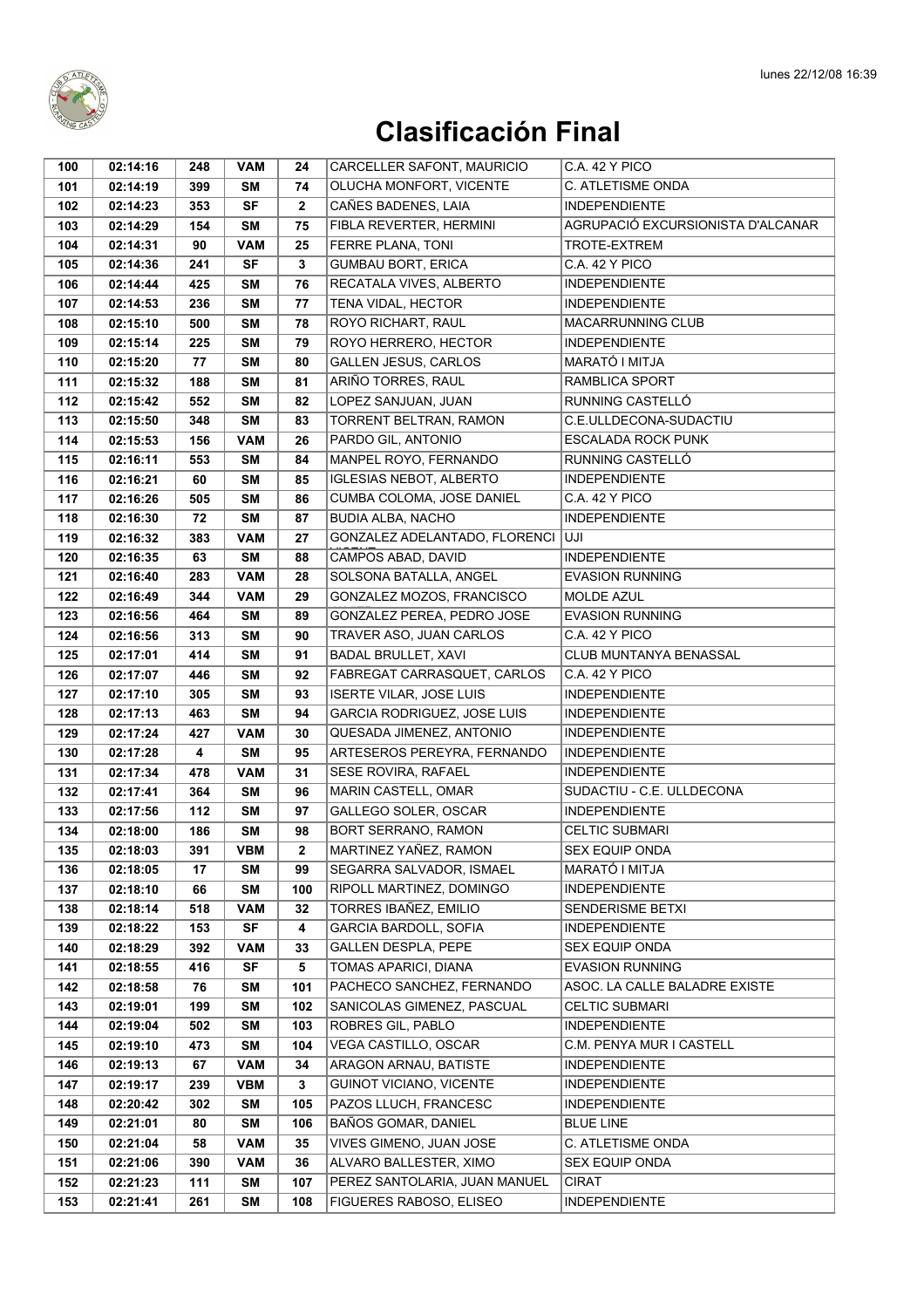

| 154        | 02:21:59             | 376       | SΜ               | 109     | ADELL SOSPEDRA, CARLOS                               | <b>INDEPENDIENTE</b>                                     |
|------------|----------------------|-----------|------------------|---------|------------------------------------------------------|----------------------------------------------------------|
| 155        | 02:22:04             | 494       | <b>SM</b>        | 110     | GONZALEZ IGLESIAS, SERGIO                            | <b>INDEPENDIENTE</b>                                     |
| 156        | 02:22:13             | 460       | <b>SM</b>        | 111     | AYMERICH FORES, JOSE VTE                             | EVASION RUNNING                                          |
| 157        | 02:22:17             | 499       | <b>VAM</b>       | 37      | FABREGAT ALTABAS, PROSPERO                           | <b>INDEPENDIENTE</b>                                     |
| 158        | 02:22:32             | 144       | SM               | 112     | <b>TORRES FERRER, TONI</b>                           | <b>INDEPENDIENTE</b>                                     |
| 159        | 02:22:35             | 507       | <b>SM</b>        | 113     | <b>BARBERA GARCIA, OSCAR</b>                         | UNIVERSIDAD DE VALENCIA                                  |
| 160        | 02:22:56             | 454       | <b>SM</b>        | 114     | <b>ESPEJO GIL, ANTONI</b>                            | <b>INDEPENDIENTE</b>                                     |
| 161        | 02:23:00             | 270       | <b>VAM</b>       | 38      | ALBARO BAÑOS, MANUEL                                 | CENTRE EXCURSIONISTA DE L'ALCORA                         |
| 162        | 02:23:08             | 64        | <b>VAM</b>       | 39      | MARTINEZ GALINDO, JACINTO JOSE                       | <b>INDEPENDIENTE</b>                                     |
| 163        | 02:23:49             | 240       | SΜ               | 115     | CASTILLO FERNANDEZ, MIGUEL                           | <b>INDEPENDIENTE</b>                                     |
| 164        | 02:23:59             | 28        | <b>SM</b>        | 116     | VILLAGRASA PIQUER, TEO                               | A 4 PELAT                                                |
| 165        | 02:24:04             | 511       | <b>SM</b>        | 117     | SEGARRA CASTELLET, FRANCISCO                         | <b>RUNNING CABANES</b>                                   |
| 166        | 02:24:30             | 33        | <b>SM</b>        | 118     | HUGUET SIFRE, RAMÓN                                  | <b>INDEPENDIENTE</b>                                     |
| 167        | 02:24:42             | 453       | <b>SM</b>        | 119     | LARIVE YAGÜE, JORGE                                  | <b>INDEPENDIENTE</b>                                     |
| 168        | 02:24:54             | 491       | <b>VAM</b>       | 40      | CEREZO NAVIO, ANGEL                                  | <b>MOLDE AZUL</b>                                        |
| 169        | 02:25:17             | 285       | SM               | 120     | FERNANDEZ GOMEZ, ISRAEL                              | <b>L'ESPINETA</b>                                        |
| 170        | 02:25:20             | 257       | <b>SM</b>        | 121     | PEREZ LOPEZ, VICTOR MANUEL                           | <b>INDEPENDIENTE</b>                                     |
| 171        | 02:25:24             | 395       | <b>VAM</b>       | 41      | PERIS ORTELLS, VICENTE                               | <b>TRIATLO VILA-REAL</b>                                 |
| 172        | 02:25:27             | 130       | <b>SM</b>        | 122     | SORIANO BLASCO, ALEJANDRO                            | <b>INDEPENDIENTE</b>                                     |
| 173        | 02:25:31             | 413       | <b>SF</b>        | 6       | AGUT MEDALL, BELEN                                   | C.M. AT-ZENET                                            |
| 174        | 02:25:35             | 315       | <b>VBM</b>       | 4       | SIDRO TRILLES, JOSE MIGUEL                           | U.A.C.                                                   |
| 175        | 02:25:46             | 200       | <b>VAM</b>       | 42      | LLORENS MONTAÑES, VICENTE                            | <b>EVASION RUNNING</b>                                   |
| 176        | 02:25:49             | 192       | <b>VAM</b>       | 43      | GONZALEZ SOS, CARLOS                                 | C.M. LA PEDRERA                                          |
| 177        | 02:26:05             | 49        | <b>SM</b>        | 123     | GINER FERRANDO, PEP                                  | C.A. ONDARA                                              |
| 178        | 02:26:08             | 57        | <b>SM</b>        | 124     | PALLARES MONTAÑES, IVAN                              | C.M. LA PEDRERA                                          |
| 179        | 02:26:11             | 396       | SM               | 125     | GARCIA REJANO, ANTONIO                               | TRIATLO VILA-REAL                                        |
| 180        | 02:26:15             | 429       | SM               | 126     | MARTINEZ NAVARRETE, JOSE                             | <b>INDEPENDIENTE</b>                                     |
| 181        | 02:26:18             | 5         | <b>SF</b>        | 7       | ESCURIOLA REULA, SONIA                               | RUNNING CABANES                                          |
| 182        | 02:26:20             | 321       | <b>VAM</b>       | 44      | MONROS PORCAR, ANTONIO                               | <b>INDEPENDIENTE</b>                                     |
| 183        | 02:26:25             | 329       | <b>VAM</b>       | 45      | FULLEDA ALMELA, FERNANDO                             | <b>INDEPENDIENTE</b>                                     |
| 184        | 02:26:28             | 461       | <b>SM</b>        | 127     | OLUCHA ESCRICH, IVAN                                 | <b>INDEPENDIENTE</b>                                     |
| 185        | 02:26:31             | 422       | <b>SM</b>        | 128     | ORTIZ VIDAL, IBAN LUIS                               | <b>INDEPENDIENTE</b>                                     |
| 186        | 02:26:34             | 245       | <b>VAM</b>       | 46      | PINELL MICHAVILA, JAVI                               | ESPEMO                                                   |
| 187        | 02:26:38             | 311       | <b>VBM</b>       | 5       | CAMPOS ALBALATE, JUAN                                | C.M. AT-ZENET                                            |
| 188        | 02:26:41             | 190       | <b>VAM</b>       | 47      | IBAÑEZ TENA, JOSE VTE                                | <b>COTA 2000</b>                                         |
| 189        | 02:26:53             | 436       | SM               | 129     | RODRIGUEZ LOZANO, JULIO                              | MOLDE AZUL                                               |
| 190        | 02:26:57             | 410       | SΜ               | 130     | <b>VILAR AGUILAR, LUIS</b>                           | <b>ELS PICATS</b>                                        |
| 191        | 02:27:02             | 407       | SM               | 131     | LEON AZORIN, MIGUEL ANGEL                            | <b>ELS PICATS</b>                                        |
| 192        | 02:27:05             | 243       | <b>VAM</b>       | 48      | FABREGAT SEGARRA, JOSE                               | MARATÓ I MITJA                                           |
| 193        | 02:27:16             | 266       | <b>VAM</b>       | 49      | MEMBRADO GUINOT, GILBERTO                            | LA PANDEROLA                                             |
| 194        | 02:27:19             | 356       | SM               | 132     | ESTEVE OBIOL, ASBEL                                  | MONTBIKE AMPOSTA                                         |
| 195        | 02:27:23             | 253       | SM               | 133     | ROQUETA BAYO, FLORIAN                                | <b>INDEPENDIENTE</b>                                     |
| 196        | 02:27:45             | 227       | <b>SM</b>        | 134     | PIQUERAS SALAZAR, IGNACIO                            | <b>INDEPENDIENTE</b>                                     |
| 197        | 02:27:47             | 26        | SM               | 135     | MARTIN LAGUARDA, ERNESTO                             | CENTRE EXCURSIONISTE VALENCIA                            |
| 198        | 02:27:53             | 197       | <b>SM</b>        | 136     | RAMOS ALFONSO, JAVIER                                | EL PLATERO                                               |
| 199        | 02:27:56             | 485       | SΜ               | 137     | APARISI CISCAR, GUILLERMO<br>ADELL ADELL, JAVIER     | CENTRO EXCURSIONISTA DE TAVERNES DE<br><b>ELS PICATS</b> |
| 200        | 02:28:02             | 409       | SM               | 138     |                                                      |                                                          |
| 201        | 02:28:26             | 229       | SM               | 139     | MUSEROS ARRUFAT, PEDRO                               | CLUB MUNTANYA CASTELLÓ                                   |
| 202        | 02:28:37             | 322       | <b>VAF</b>       | 1<br>50 | SAURA CASANOVA, FRANCISCA<br>BERNAT LIZANDRA, MANUEL | C.M. AT-ZENET                                            |
| 203<br>204 | 02:28:44<br>02:29:04 | 468<br>19 | <b>VAM</b><br>SM | 140     | SABIO COLLADO, VICTOR                                | INDEPENDIENTE<br><b>INDEPENDIENTE</b>                    |
| 205        | 02:29:16             | 328       | <b>VAM</b>       | 51      | MICHAVILA ANADON, RUBEN                              | <b>INDEPENDIENTE</b>                                     |
| 206        | 02:29:30             | 34        | SM               | 141     | PLAZA LAIN, CARLOS ALBERTO                           | <b>INDEPENDIENTE</b>                                     |
| 207        | 02:29:33             | 228       | SM               | 142     | ORERO CABALLERO, FEDERICO                            | <b>INDEPENDIENTE</b>                                     |
|            |                      |           |                  |         |                                                      |                                                          |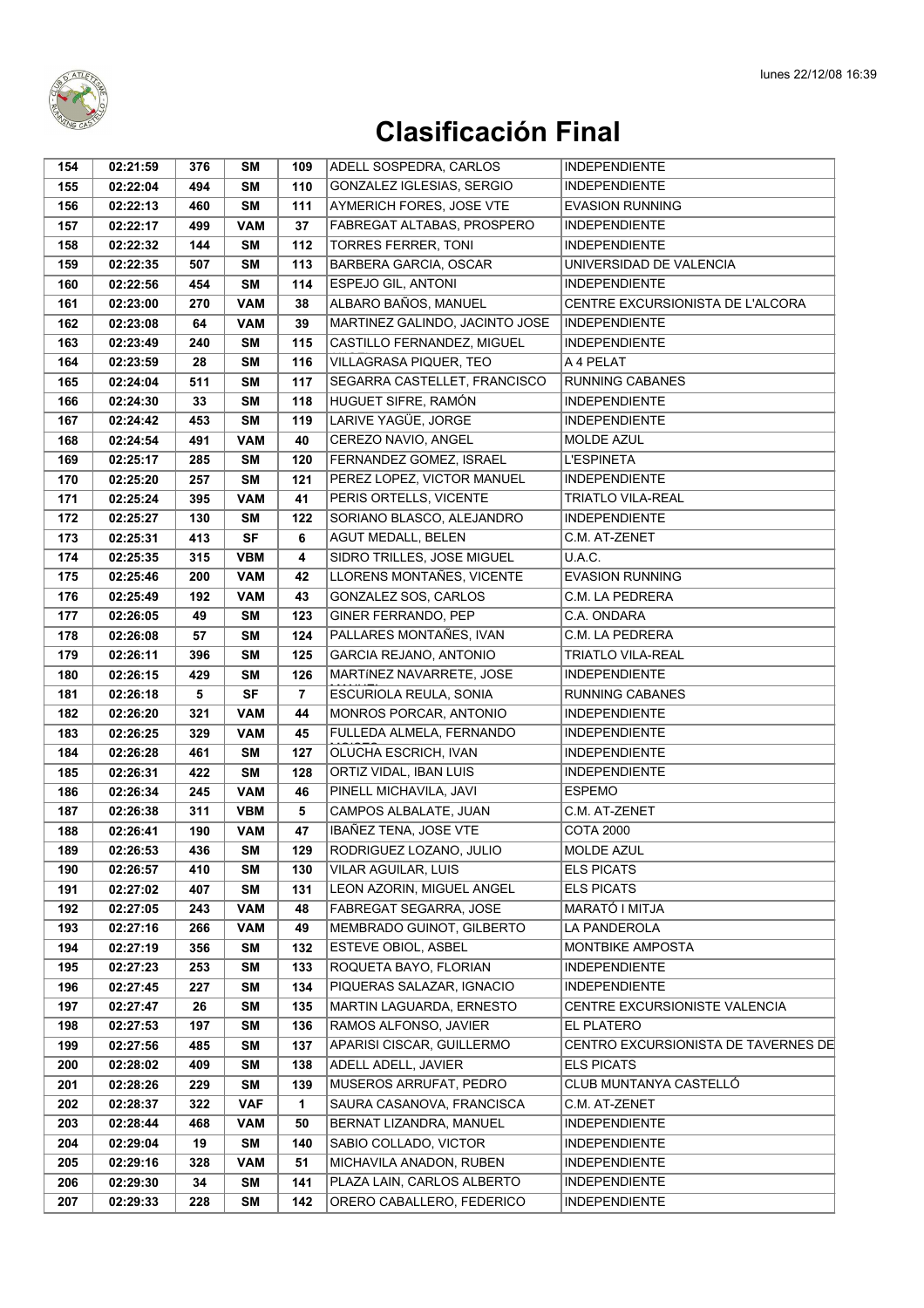

| 208        | 02:29:37             | 238            | <b>VBM</b> | 6              | GUINOT VICIANO, FRANCISCO JAVIER INDEPENDIENTE |                                     |
|------------|----------------------|----------------|------------|----------------|------------------------------------------------|-------------------------------------|
| 209        | 02:29:51             | 402            | <b>SM</b>  | 143            | <b>AYMERICH SEORES, PEPE</b>                   | <b>INDEPENDIENTE</b>                |
| 210        | 02:29:54             | 287            | <b>SM</b>  | 144            | BELTRAN VIDAL, JAIME                           | CLUB MUNTANYA BENASSAL              |
| 211        | 02:29:57             | 293            | <b>SM</b>  | 145            | SEGARRA OTERO, DAVID                           | <b>INDEPENDIENTE</b>                |
| 212        | 02:30:08             | 513            | <b>VAM</b> | 52             | CANOS SANROQUE, JOSE                           | <b>INDEPENDIENTE</b>                |
| 213        | 02:30:17             | 358            | <b>SM</b>  | 146            | CAVERO MONTANER, DAVID                         | <b>VENTS DE MUNTANYA</b>            |
| 214        | 02:30:23             | 109            | <b>SM</b>  | 147            | SOLAZ GALLEGO, RAFAEL                          | <b>BLUE LINE</b>                    |
| 215        | 02:30:56             | 53             | <b>SM</b>  | 148            | ALEMANY GINES, JUAN                            | <b>INDEPENDIENTE</b>                |
| 216        | 02:30:59             | 82             | <b>VAM</b> | 53             | PUERTAS INSA, MANEL                            | TROTE-EXTREM                        |
| 217        | 02:31:02             | 116            | <b>SM</b>  | 149            | SANGÜESA TENA, VICTOR                          | TRIATHLETIC PLAYAS DE CASTELLON     |
| 218        | 02:31:05             | 455            | <b>VAM</b> | 54             | GUILLAMON GARCIA, MIGUEL ANGEL                 | <b>INDEPENDIENTE</b>                |
|            |                      |                | <b>VAM</b> | 55             | MAS GARCIA, JOSE CARLOS                        | <b>INDEPENDIENTE</b>                |
| 219<br>220 | 02:31:08<br>02:31:12 | 319<br>426     | SΜ         | 150            | MARTINEZ ROMERO, VICENTE RAMON INDEPENDIENTE   |                                     |
| 221        | 02:31:15             | 291            | <b>VBM</b> | $\overline{7}$ | POVEDANO CORTABARRIA, VICENTE                  | <b>INDEPENDIENTE</b>                |
|            |                      |                |            | 1              | <b>GARCIA PECELLIN, AMPARO</b>                 | AGRUPACIÓ EXCURSIONISTA D'ALCANAR   |
| 222        | 02:31:18             | 359            | <b>VBF</b> |                |                                                | C.M. AT-ZENET                       |
| 223        | 02:31:20             | 166            | <b>VAM</b> | 56             | BERTRAN ESCRIG, CRISTOBAL                      |                                     |
| 224        | 02:31:25             | 320            | <b>VBM</b> | 8              | CENTELLES MONTANYES, JOAN                      | <b>INDEPENDIENTE</b>                |
| 225        | 02:31:29             | 316            | <b>VAM</b> | 57             | CERVERA MATEU, VICENT                          | MARATÓ I MITJA                      |
| 226        | 02:31:33             | 132            | <b>VAM</b> | 58             | <b>GALLART PEREZ, JAVIER</b>                   | <b>INDEPENDIENTE</b>                |
| 227        | 02:31:39             | 196            | <b>SM</b>  | 151            | NAVARRO SORIANO, CRISTIAN                      | <b>INDEPENDIENTE</b>                |
| 228        | 02:31:42             | 142            | <b>SM</b>  | 152            | <b>BOIRA BOJADOS, MIGUEL</b>                   | <b>RUNNING CABANES</b>              |
| 229        | 02:32:21             | 189            | <b>SM</b>  | 153            | REDON PASCUAL, MARC                            | <b>INDEPENDIENTE</b>                |
| 230        | 02:32:23             | 331            | <b>VAM</b> | 59             | ROLDAN MARTINEZ, VICTOR                        | <b>INDEPENDIENTE</b>                |
| 231        | 02:32:28             | 250            | <b>VBM</b> | 9              | CALVO GOZALBO, ANTONIO                         | <b>CORRER A PEU - NULES</b>         |
| 232        | 02:32:49             | 9              | <b>VBM</b> | 10             | BRAVO DOMINGUEZ, PEDRO                         | TÉCNICO FEDERACIÓN MADRILEÑA MONTAÍ |
| 233        | 02:32:52             | 509            | <b>VAM</b> | 60             | LLOP VINUESA, SANTIAGO                         | <b>INDEPENDIENTE</b>                |
| 234        | 02:33:51             | 406            | <b>SM</b>  | 154            | ROMERA BRANCHAT, ANTONI                        | AGRUPACIÓ EXCURSIONISTA D'ALCANAR   |
| 235        | 02:34:19             | 73             | <b>SM</b>  | 155            | IBAÑEZ MALLASEN, CRISTIAN                      | <b>INDEPENDIENTE</b>                |
| 236        | 02:34:22             | 113            | <b>VAM</b> | 61             | BELTRAN MAS, GUILLERMO                         | SARGANTANA BARTOLERA                |
| 237        | 02:34:26             | 467            | <b>SM</b>  | 156            | NIETO CASAS, JOSE CARLOS                       | <b>INDEPENDIENTE</b>                |
| 238        | 02:34:58             | 314            | <b>VAM</b> | 62             | REDON QUIXAL, OCTAVIO                          | <b>INDEPENDIENTE</b>                |
| 239        | 02:35:17             | 56             | <b>SM</b>  | 157            | GUAL VIDAL, MELCHOR                            | <b>EVASION RUNNING</b>              |
| 240        | 02:35:56             | 86             | <b>SM</b>  | 158            | CERVERA MATEU, ENRIC                           | <b>INDEPENDIENTE</b>                |
| 241        | 02:35:58             | $\overline{7}$ | <b>SM</b>  | 159            | FERNANDEZ PLAZAOLA, IGOR                       | C. D. ES POSIBLE                    |
| 242        | 02:36:01             | 159            | <b>VAF</b> | $\mathbf{2}$   | ALEJO MIRANDA, CARMEN                          | C.A. CAFETERIAS WILLIAM S.L.        |
| 243        | 02:36:21             | 222            | <b>VAF</b> | 3              | PALLARES MELIA, FINA                           | C.M. LA PEDRERA                     |
| 244        | 02:36:24             | 204            | SM         | 160            | RECATALA NUÑEZ, JUAN                           | <b>INDEPENDIENTE</b>                |
| 245        | 02:36:55             | 38             | <b>VBM</b> | 11             | MURCIA CERDA, RAFAEL                           | A.D. PINDARO                        |
| 246        | 02:36:58             | 161            | SΜ         | 161            | ANDRES FAJARDO, JOSE ANTONIO                   | <b>INDEPENDIENTE</b>                |
| 247        | 02:37:08             | 1              | <b>SM</b>  | 162            | DOLS SEGURA, VICENTE                           | ZIPI Y ZAPE TEAM                    |
| 248        | 02:37:10             | $\mathbf{2}$   | <b>SM</b>  | 163            | FERNANDEZ GIMENEZ, PACO                        | ZIPI Y ZAPE TEAM                    |
| 249        | 02:37:20             | 445            | SΜ         | 164            | <b>BOSCH APARICI, EDUARDO</b>                  | <b>MACARRUNNING CLUB</b>            |
| 250        | 02:37:24             | 128            | <b>SM</b>  | 165            | NUÑEZ ARMERO, VIRGILIO                         | <b>INDEPENDIENTE</b>                |
| 251        | 02:37:27             | 508            | SM         | 166            | CASTELL OLIVA, SERGIO                          | <b>INDEPENDIENTE</b>                |
| 252        | 02:37:45             | 237            | <b>VAM</b> | 63             | GUTIERREZ SARRIAS, FRANCISCO                   | MONTAÑA NEGRA RUNNING               |
| 253        | 02:37:54             | 59             | SΜ         | 167            | LAZARO ORTIZ, VICTOR                           | <b>INDEPENDIENTE</b>                |
| 254        | 02:37:57             | 68             | SM         | 168            | SEGARRA CABEDO, PEDRO                          | <b>TREPA CASTELLET</b>              |
| 255        | 02:38:34             | 55             | <b>VAM</b> | 64             | TRILLES LLORENS, MANUEL                        | <b>INDEPENDIENTE</b>                |
| 256        | 02:38:39             | 165            | <b>VAM</b> | 65             | ALFANJARIN PEREZ, ERNESTO                      | <b>INDEPENDIENTE</b>                |
| 257        | 02:38:43             | 512            | <b>VBM</b> | 12             | FERNANDEZ CUSTODIO, JOSE                       | <b>PETJADA</b>                      |
| 258        | 02:38:46             | 231            | <b>SF</b>  | 8              | AGUILAR MACÍAS, ANA                            | UNIVERSIDAD POLITECNICA DE VALENCIA |
| 259        | 02:38:49             | 233            | SF         | 9              | IGUAL MUÑOZ, ANNA                              | UNIVERSIDAD POLITECNICA DE VALENCIA |
| 260        | 02:38:52             | 232            | SM         | 169            | RODA BUCH, ALEJANDRO                           | UNIVERSIDAD POLITECNICA DE VALENCIA |
| 261        | 02:39:01             | 517            | <b>VBM</b> | 13             | TORRES PIQUER, JOSE JUAN                       | <b>SENDERISME BETXI</b>             |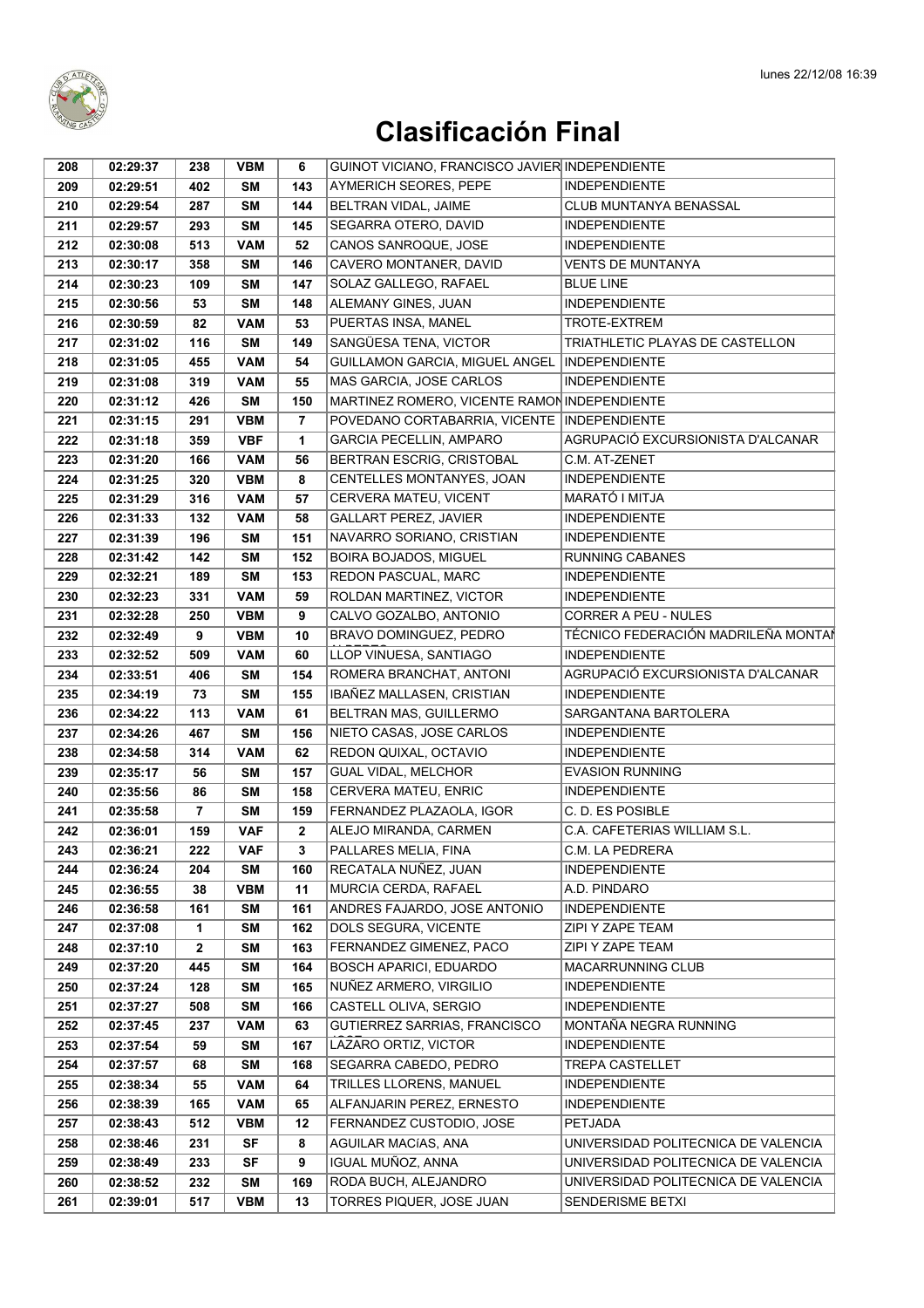

| 262 | 02:39:03 | 515 | <b>VBM</b> | 14           | <b>ESCOBEDO VILLAR, AGUSTIN</b>                | <b>SENDERISME BETXI</b>             |
|-----|----------|-----|------------|--------------|------------------------------------------------|-------------------------------------|
| 263 | 02:39:06 | 462 | <b>SF</b>  | 10           | DOMINGO APARICI, SONIA                         | C.M. AT-ZENET                       |
| 264 | 02:39:10 | 54  | SM         | 170          | SANTOLARIA RENAU, JOAQUIN M.                   | <b>INDEPENDIENTE</b>                |
| 265 | 02:39:14 | 75  | <b>SM</b>  | 171          | GARCIA CORCOLES, JUANJO                        | ASOC. LA CALLE BALADRE EXISTE       |
| 266 | 02:39:24 | 408 | <b>VAM</b> | 66           | RIBES HERRERO, ROBERTO                         | <b>INDEPENDIENTE</b>                |
| 267 | 02:39:35 | 447 | <b>SM</b>  | 172          | <b>AGOST TORRES, FERRAN</b>                    | <b>INDEPENDIENTE</b>                |
| 268 | 02:39:56 | 495 | <b>SM</b>  | 173          | ARAGO SALA, ANTONIO                            | CENTRO EXCURSIONISTA DE TAVERNES DE |
| 269 | 02:40:00 | 251 | <b>VBM</b> | 15           | BLEDA GARCIA, FRANCISCO                        | CENTRE EXCURSIONISTA LA VALL        |
| 270 | 02:40:00 | 115 | <b>VBF</b> | $\mathbf{2}$ | HAYLES, LINDA                                  | <b>CALDER VALLEY</b>                |
| 271 | 02:40:03 | 48  | <b>VAM</b> | 67           | VALLS ARTOLA, AMADEO                           | <b>INDEPENDIENTE</b>                |
| 272 | 02:40:15 | 555 | <b>SF</b>  | 11           | <b>MARIMON GUAL, SILVIA</b>                    | RUNNING CASTELLÓ                    |
| 273 | 02:40:29 | 489 | <b>VAM</b> | 68           | PASTOR CLIMENT, BRUNO                          | <b>INDEPENDIENTE</b>                |
| 274 | 02:40:36 | 516 | <b>VAM</b> | 69           | ESCOBEDO VILLAR, MANUEL                        | SENDERISME BETXI                    |
| 275 | 02:40:42 | 138 | <b>SM</b>  | 174          | LOPEZ EDO, ANTOLIN                             | <b>INDEPENDIENTE</b>                |
| 276 | 02:40:47 | 290 | <b>VAM</b> | 70           | MARIN JULIAN, SILVERIO                         | MARATÓ I MITJA                      |
| 277 | 02:40:51 | 216 | <b>VAM</b> | 71           | DIEGO SANTAMARIA, JUAN                         | <b>CELTIC SUBMARI</b>               |
| 278 | 02:40:54 | 65  | <b>SM</b>  | 175          | SAFONT MOLES, JUAN JACOBO                      | <b>INDEPENDIENTE</b>                |
| 279 | 02:40:57 | 281 | <b>SM</b>  | 176          | SANCHEZ NAVARRO, VICENTE                       | <b>L'ESPINETA</b>                   |
| 280 | 02:41:00 | 284 | <b>SM</b>  | 177          | TRILLES PASCUAL, JAVIER                        | <b>L'ESPINETA</b>                   |
| 281 | 02:41:03 | 286 | <b>SM</b>  | 178          | CASTILLO ALAGARDA, HECTOR                      | <b>L'ESPINETA</b>                   |
|     |          | 151 | <b>VAM</b> | 72           |                                                |                                     |
| 282 | 02:41:20 |     |            |              | CHIVA TOMÁS, JOSE JOAQUIN                      | <b>INDEPENDIENTE</b>                |
| 283 | 02:41:23 | 368 | <b>SF</b>  | 12           | MONZO BLASCO, ANA                              | <b>INDEPENDIENTE</b>                |
| 284 | 02:41:28 | 367 | <b>SM</b>  | 179          | HERRERO GARCIA, IGNACIO                        | <b>INDEPENDIENTE</b>                |
| 285 | 02:41:31 | 208 | <b>VBM</b> | 16           | CATALAN BERGA, JOAQUIN                         | <b>INDEPENDIENTE</b>                |
| 286 | 02:41:35 | 278 | <b>VAM</b> | 73           | MARCO MIQUEL, VICENTE MANUEL                   | C.M. CASTRO ALFONDEGUILLA           |
| 287 | 02:41:38 | 349 | SM         | 180          | CELDRAN CANALES, ANTONIO JOSE                  | <b>INDEPENDIENTE</b>                |
| 288 | 02:41:51 | 307 | <b>VBF</b> | 3            | CARBONELL FERRANDO, MERCEDES   XE LA VALLDIGNA |                                     |
| 289 | 02:42:01 | 152 | SM         | 181          | RUBIO CASALTA, JOSE LUIS                       | A 4 PELAT                           |
| 290 | 02:42:04 | 70  | <b>VAM</b> | 74           | ANTOLI MARTI, SERGIO                           | <b>INDEPENDIENTE</b>                |
| 291 | 02:42:06 | 71  | SF         | 13           | MARCO ARNAL, ISABEL                            | <b>INDEPENDIENTE</b>                |
| 292 | 02:42:09 | 483 | <b>SM</b>  | 182          | PADILLA CLEMENTE, EMILIANO                     | <b>INDEPENDIENTE</b>                |
| 293 | 02:42:12 | 479 | <b>SM</b>  | 183          | SALVADOR HERRANDO, JOSE                        | <b>INDEPENDIENTE</b>                |
| 294 | 02:42:14 | 417 | <b>VAM</b> | 75           | LAZARO GIL, PEDRO JOAQUIN                      | <b>INDEPENDIENTE</b>                |
| 295 | 02:42:16 | 317 | <b>VAM</b> | 76           | MAYO GUAL, RAFAEL                              | MARATÓ I MITJA                      |
| 296 | 02:42:26 | 351 | <b>VBM</b> | 17           | VICENT CABALLER, JOSE VICENTE                  | <b>INDEPENDIENTE</b>                |
| 297 | 02:43:12 | 475 | <b>VAM</b> | 77           | VALERO MORALES, FERNANDO                       | <b>EVASION RUNNING</b>              |
| 298 | 02:43:14 | 173 | SM         | 184          | TRENCO I BOVEA, JOAN ANTONI                    | LA PANDEROLA                        |
| 299 | 02:43:16 | 556 | <b>VAF</b> | 4            | LOPEZ OJEDA, VICTORIA                          | RUNNING CASTELLÓ                    |
| 300 | 02:43:19 | 117 | <b>VBM</b> | 18           | LARREA LEKUE, SABIN                            | EL MON A PEU                        |
| 301 | 02:43:21 | 457 | <b>VAM</b> | 78           | <b>ESCRIG TENA, JOSE</b>                       | INDEPENDIENTE                       |
| 302 | 02:43:26 | 342 | <b>VAM</b> | 79           | ROOSE, PATRICH                                 | <b>INDEPENDIENTE</b>                |
| 303 | 02:43:36 | 131 | <b>VAM</b> | 80           | FALOMIR VENTURA, GASPAR                        | <b>INDEPENDIENTE</b>                |
| 304 | 02:43:40 | 52  | <b>VBM</b> | 19           | TEIXEIRA MARQUES, JULIO                        | <b>INDEPENDIENTE</b>                |
| 305 | 02:43:43 | 423 | SM         | 185          | CANDAU PEREZ. JOSE PASCUAL                     | <b>INDEPENDIENTE</b>                |
| 306 | 02:43:45 | 346 | SM         | 186          | MUNDINA ANDREU, RUBEN                          | <b>INDEPENDIENTE</b>                |
| 307 | 02:43:47 | 11  | <b>VAM</b> | 81           | <b>GARAY GARCIA, FELIX</b>                     | MARATÓ I MITJA                      |
| 308 | 02:43:48 | 14  | SM         | 187          | NEGRE CAMPOS, LUIS                             | <b>INDEPENDIENTE</b>                |
| 309 | 02:43:54 | 157 | <b>VAF</b> | 5            | MATUTANO SANABRIA, EMMA                        | C.A. VILLA DE PATERNA               |
| 310 | 02:43:56 | 29  | <b>VAM</b> | 82           | <b>OUAHID BOUTAIBI, SAM</b>                    | <b>INDEPENDIENTE</b>                |
| 311 | 02:44:32 | 493 | <b>VAM</b> | 83           | MARI AGUT, PERE                                | <b>EVASION RUNNING</b>              |
| 312 | 02:44:53 | 249 | SM         | 188          | <b>BABILONI RUBIO, JAVIER</b>                  | <b>INDEPENDIENTE</b>                |
| 313 | 02:44:56 | 519 | SM         | 189          | FLANDEZ MONCHOLI, JAIME                        | UNIVERSIDAD POLITECNICA DE VALENCIA |
| 314 | 02:44:59 | 21  | <b>VAM</b> | 84           | OCHEDA HERVAS, JOSEP LLUIS                     | C.A.ELS COIXOS                      |
| 315 | 02:45:04 | 175 | SM         | 190          | SOTO LOPEZ, JUAN                               | <b>EVASION RUNNING</b>              |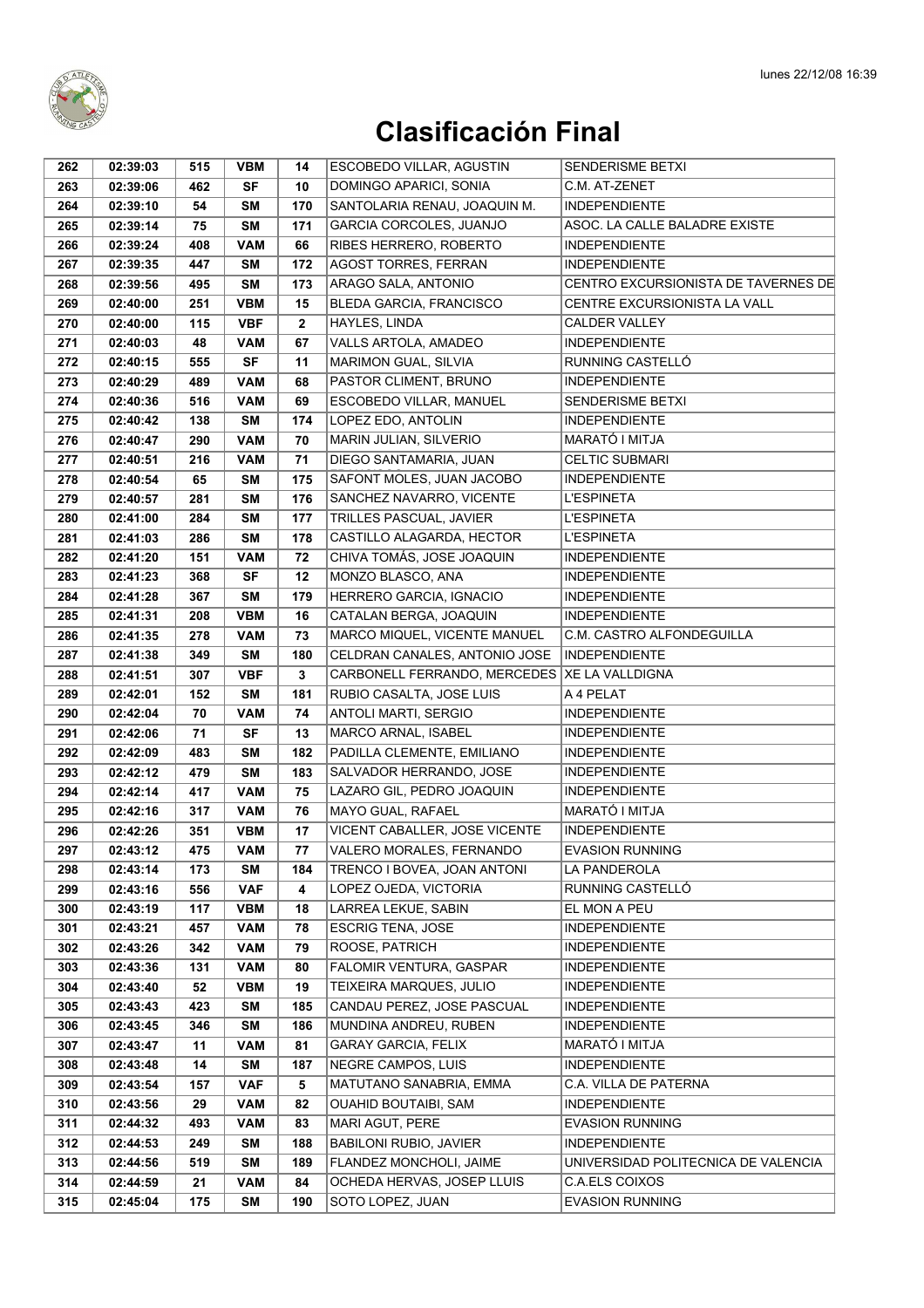

| 316 | 02:46:31 | 121 | <b>VAF</b> | 6              | PLA ZARAGOZA, TERESA                             | A 4 PELAT                     |
|-----|----------|-----|------------|----------------|--------------------------------------------------|-------------------------------|
| 317 | 02:46:42 | 377 | <b>VAM</b> | 85             | MOLINER IBÁÑEZ, VICENTE                          | UJI                           |
| 318 | 02:47:13 | 235 | <b>VAM</b> | 86             | PALLARES PALLARES, ENRIC                         | <b>COLLA CONILS</b>           |
| 319 | 02:47:17 | 74  | SΜ         | 191            | PACHECO SANCHEZ, ENRIQUE                         | ASOC. LA CALLE BALADRE EXISTE |
| 320 | 02:47:24 | 140 | <b>SM</b>  | 192            | CASADO, ADAN                                     | <b>INDEPENDIENTE</b>          |
| 321 | 02:47:42 | 150 | <b>SM</b>  | 193            | SALMERON FLORES, JOSE ANTONIO                    | <b>INDEPENDIENTE</b>          |
| 322 | 02:47:56 | 340 | <b>SM</b>  | 194            | BARRACHINA GIL, JOSE MIGUEL                      | <b>INDEPENDIENTE</b>          |
| 323 | 02:48:24 | 219 | <b>SM</b>  | 195            | ROSELL MADRID, JAVIER                            | <b>INDEPENDIENTE</b>          |
| 324 | 02:49:03 | 87  | SΜ         | 196            | GARCIA IBAÑEZ, LUIS                              | <b>INDEPENDIENTE</b>          |
|     | 02:49:06 | 295 | <b>SF</b>  | 14             | PARRA BADENES, JESSICA                           | <b>CLUB CORRER NOULAS</b>     |
| 325 |          |     |            | 197            | PERALES RICO, MANUEL                             | <b>CLUB CORRER NOULAS</b>     |
| 326 | 02:49:10 | 490 | SΜ         |                |                                                  | <b>INDEPENDIENTE</b>          |
| 327 | 02:50:00 | 244 | <b>SM</b>  | 198            | PASCUAL FELIP, IGNACIO                           |                               |
| 328 | 02:50:15 | 280 | <b>VAM</b> | 87             | TOLOSA CASTELL, JOSE VTE                         | <b>L'ESPINETA</b>             |
| 329 | 02:51:13 | 448 | <b>SF</b>  | 15             | PASCUAL FELIP, MARÍA JOSE                        | <b>INDEPENDIENTE</b>          |
| 330 | 02:51:16 | 145 | SΜ         | 199            | MARIN ARNAU, RAFAEL                              | <b>INDEPENDIENTE</b>          |
| 331 | 02:51:43 | 214 | <b>SM</b>  | 200            | FERNANDEZ PLAZAOLA, JOSE                         | C. D. ES POSIBLE              |
| 332 | 02:51:51 | 104 | SΜ         | 201            | SIVERA TUR, PEP                                  | C.A. ONDARA                   |
| 333 | 02:51:52 | 201 | <b>SM</b>  | 202            | MARIN AIBAR, JOSE MARIA                          | <b>INDEPENDIENTE</b>          |
| 334 | 02:51:53 | 183 | <b>SF</b>  | 16             | COTRINA PRECIADO, GEMA                           | C. D. ES POSIBLE              |
| 335 | 02:51:55 | 213 | <b>SM</b>  | 203            | FERNANDEZ PLAZAOLA, IBÁN                         | C. D. ES POSIBLE              |
| 336 | 02:51:56 | 114 | <b>VBM</b> | 20             | CROASDELL, NEIL                                  | <b>CALDER VALLEY</b>          |
| 337 | 02:52:00 | 432 | <b>SF</b>  | 17             | VILCHEZ BLAZQUEZ, SONIA                          | A 4 PELAT                     |
| 338 | 02:52:10 | 18  | SΜ         | 204            | TOMAS VIDAL, ANTONIO                             | <b>INDEPENDIENTE</b>          |
| 339 | 02:52:24 | 169 | <b>SM</b>  | 205            | CORBO VILLARREAL, RAFAEL                         | <b>INDEPENDIENTE</b>          |
| 340 | 02:52:54 | 105 | <b>VAM</b> | 88             | ROGLA ALEIXANDRE, PACO                           | A 4 PELAT                     |
| 341 | 02:53:11 | 277 | <b>VAM</b> | 89             | MESTRE BAYOT, JOSE                               | C.M. CASTRO ALFONDEGUILLA     |
| 342 | 02:53:13 | 279 | <b>VAM</b> | 90             | VILLALBA GOMEZ, RAFAEL                           | AMICS DE LA VOLTA AL TERME    |
| 343 | 02:53:15 | 88  | <b>VAM</b> | 91             | CHORDA MARQUES, ROGER                            | AMICS DEL CLOT                |
| 344 | 02:53:16 | 220 | <b>SM</b>  | 206            | GIMENEZ MARTIN, SERGIO                           | <b>INDEPENDIENTE</b>          |
| 345 | 02:53:23 | 380 | <b>VAM</b> | 92             | GIL ESTELLES, JESUS                              | MARATÓ I MITJA                |
| 346 | 02:53:26 | 149 | <b>SM</b>  | 207            | AMORIN DE VICCENTI, LEONARDO                     | <b>INDEPENDIENTE</b>          |
| 347 | 02:54:30 | 221 | <b>SM</b>  | 208            | SANCHIS ALTAVA, FERRAN                           | <b>INDEPENDIENTE</b>          |
| 348 | 02:54:55 | 318 | <b>VAM</b> | 93             | ORTIZ MARCO, JORGE                               | MARATÓ I MITJA                |
| 349 | 02:55:12 | 273 | <b>VAM</b> | 94             | CALVO DOLZ, NANDO                                | ASSOCIACIO CULTURAL L'ALJAMA  |
| 350 | 02:55:48 | 193 | <b>SF</b>  | 18             | VILAR GARCIA, Mª TERESA                          | <b>COTA 2000</b>              |
| 351 | 02:55:51 | 194 | SF         | 19             | VILAR GARCIA, PILAR                              | <b>COTA 2000</b>              |
| 352 | 02:55:53 | 93  | SM         | 209            | MIRAVET PORCAR, FRANCISCO                        | U.A.C.                        |
| 353 | 02:55:58 | 443 | <b>SM</b>  | 210            | MARCO GUAL, JOSE DELFIN                          | <b>INDEPENDIENTE</b>          |
| 354 | 02:56:04 | 300 | <b>SM</b>  | 211            | PALACIOS BERNAD, ALBERT                          | <b>INDEPENDIENTE</b>          |
| 355 | 02:56:09 | 167 | <b>VBM</b> | 21             | MARIN MONFORT, FRANCISCO                         | ATLETISMO VILLAFRANCA         |
| 356 | 02:56:22 | 554 | SΜ         | 212            | LORITE MARTINEZ, JUAN FRANCISCO RUNNING CASTELLÓ |                               |
| 357 | 02:56:46 | 497 | <b>VAM</b> | 95             | MARTINEZ PLAZA, JOAQUIN                          | <b>INDEPENDIENTE</b>          |
| 358 | 02:57:08 | 209 | <b>VBM</b> | 22             | BADAL MARIN, JUAN MANUEL                         | <b>INDEPENDIENTE</b>          |
| 359 | 02:57:29 | 180 | <b>SM</b>  | 213            | TORRES NAVARRO, MIGUEL ANGEL                     | <b>SESCOLMURUNNIG</b>         |
| 360 | 02:57:32 | 181 | <b>SM</b>  | 214            | FABREGAT NAVARRO, SANTIAGO                       | <b>SESCOLMURUNNIG</b>         |
| 361 | 02:57:59 | 397 | <b>VAM</b> | 96             | GOMEZ CASTILLO, SERGIO                           | <b>INDEPENDIENTE</b>          |
| 362 | 02:58:05 | 79  | <b>VAM</b> | 97             | VALLÉS FERRER, JAVIER                            | <b>INDEPENDIENTE</b>          |
| 363 | 02:58:26 | 223 | <b>VAF</b> | $\overline{7}$ | PALLARES MELIA, TONICA                           | C.M. LA PEDRERA               |
| 364 | 02:58:28 | 338 | <b>SM</b>  | 215            | PERIS GIL, RAUL                                  | LA PANDEROLA                  |
| 365 | 02:58:29 | 102 | <b>SM</b>  | 216            | FORCADA GALLÉN, EFRÉN                            | MARATÓ I MITJA                |
| 366 | 02:58:30 | 100 | SΜ         | 217            | FLOR IBAÑEZ, JOSE ANTONIO                        | <b>INDEPENDIENTE</b>          |
| 367 | 02:58:31 | 466 | <b>SM</b>  | 218            | TOMAS CASADO, JOAQUIM                            | <b>INDEPENDIENTE</b>          |
| 368 | 02:58:33 | 481 | <b>SM</b>  | 219            | <b>JUARANZ GARCIA, ARTUR</b>                     | <b>INDEPENDIENTE</b>          |
| 369 | 02:59:07 | 126 | <b>VBM</b> | 23             | MARTINEZ VALERO, VICENTE                         | <b>INDEPENDIENTE</b>          |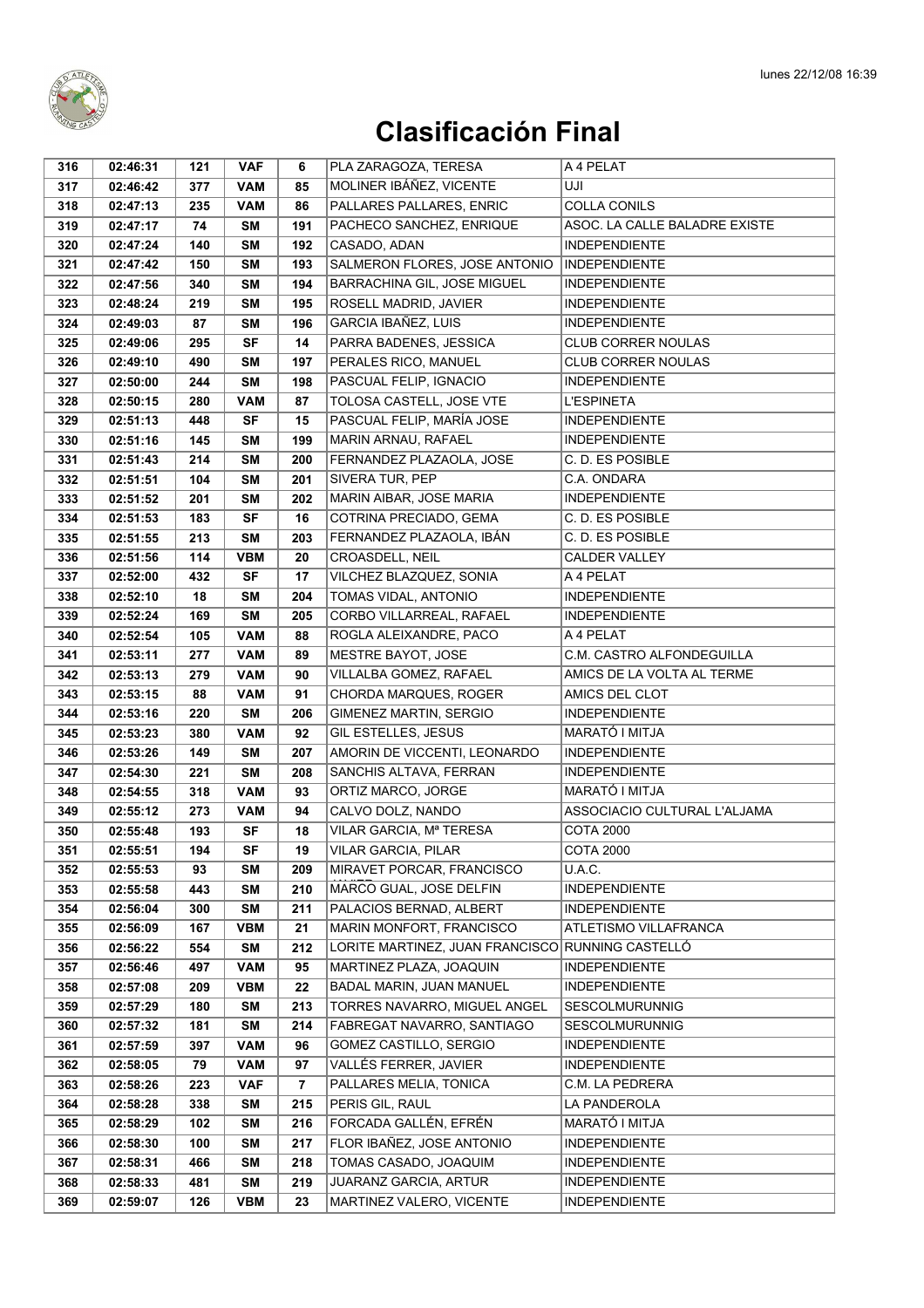

| 371<br>03:01:50<br><b>SM</b><br>221<br>CHORDA PALOMERO, ROBERTO<br>MARATÓ I MITJA<br>69<br>MONTESO GALLEGO, RAMON<br><b>CEC</b><br>03:02:02<br><b>VAM</b><br>98<br>372<br>386<br>373<br>03:02:39<br>SF<br>20<br>ALCON SOLER, MARIA<br><b>INDEPENDIENTE</b><br>400<br>OLARIA GIL, FANY<br><b>INDEPENDIENTE</b><br><b>VAF</b><br>8<br>374<br>03:02:43<br>401<br>VILLALBA FAULI, CESAR<br>160<br>222<br><b>INDEPENDIENTE</b><br>375<br>03:02:53<br>SΜ<br>ESCUDERO LÓPEZ, FELICIDAD<br><b>VBF</b><br>4<br><b>INDEPENDIENTE</b><br>376<br>03:03:00<br>94<br>377<br>RODRIGO FERNANDEZ, JUAN<br>C.A. VILLA DE PATERNA<br>03:04:14<br>158<br><b>VAM</b><br>99<br>ESTEVE OBIOL, SARAY<br><b>MONTBIKE AMPOSTA</b><br>378<br>03:04:26<br>381<br><b>SF</b><br>21<br>LLOBET PORCAR, RAFAEL<br><b>INDEPENDIENTE</b><br><b>SM</b><br>223<br>379<br>03:04:50<br>234<br>MARTINEZ GALDON, AGUSTIN<br>254<br><b>VAM</b><br>100<br><b>INDEPENDIENTE</b><br>380<br>03:05:15<br>GALLEGO CRUZ, RICARDO<br><b>INDEPENDIENTE</b><br>03:06:17<br><b>SM</b><br>224<br>381<br>268<br>101<br>03:06:22<br><b>VAM</b><br>IRIGARAY MARTINEZ, JOSE VICENTE<br><b>FRUTINTER</b><br>382<br>30<br>383<br>03:06:25<br>225<br>BARRACHINA BARREDA, DAVID<br><b>FRUTINTER</b><br>35<br>SΜ<br>ADELL ALBALAT, AMPARO<br>CLUB DE MUNTANYA DESNIVELL<br><b>SF</b><br>22<br>384<br>03:06:29<br>99<br>DE MIGUEL ARANDIGOYEN, JOSE<br><b>INDEPENDIENTE</b><br><b>VAM</b><br>102<br>385<br>03:06:54<br>271<br>HERNANDEZ CASTELL, DIEGO<br>386<br><b>VAM</b><br>103<br>MARATÓ I MITJA<br>03:07:09<br>308<br>ROBLES GOMEZ, RAMON<br>336<br><b>VAM</b><br>104<br><b>INDEPENDIENTE</b><br>387<br>03:08:12<br>388<br>496<br><b>SM</b><br>226<br>RODRIGUEZ BARREDA, RUDY<br>03:08:37<br><b>INDEPENDIENTE</b><br>CAÑAS OBRERO, JUAN FRANCISCO<br><b>SM</b><br>227<br><b>INDEPENDIENTE</b><br>389<br>03:08:41<br>504<br><b>VBM</b><br>OLIVER RUIZ, JUAN ANTONIO<br><b>EVASION RUNNING</b><br>390<br>03:09:21<br>198<br>24<br>FORNAS ZORITA, MIGUEL ANGEL<br>C.M. EL CARBO<br>391<br>444<br><b>VAM</b><br>105<br>03:09:24<br>392<br><b>VAM</b><br>106<br>CASANOVA CUEVAS. JUAN VICENTE<br><b>INDEPENDIENTE</b><br>03:09:27<br>439<br>GARCIA MENDEZ, FERNANDO<br>MARATÓ I MITJA<br>393<br>03:09:59<br><b>VBM</b><br>25<br>411<br>394<br>03:10:38<br>282<br><b>SM</b><br>228<br>CANGAS VADILLO, TONI<br><b>L'ESPINETA</b><br>MONTAÑA NEGRA RUNNING<br>9<br>ANDRES GARCIA, ANNA<br><b>VAF</b><br>395<br>03:12:11<br>434<br>SF<br>23<br>PAUNER MESEGUER, PRISCILA<br>396<br>03:13:53<br>365<br>C.M. LA PEDRERA<br><b>GUAL LUIS, RAFA</b><br>229<br><b>INDEPENDIENTE</b><br>397<br>03:14:39<br>363<br>SΜ<br><b>SF</b><br>24<br>BALFEGO MARTI, SOLEDAD<br>398<br>03:14:59<br>482<br><b>INDEPENDIENTE</b><br>ESTARLICH ESPAÑA, FRANCISCO<br>399<br>218<br><b>SM</b><br>230<br><b>INDEPENDIENTE</b><br>03:15:05<br>FUENTES HERNANDEZ, JOSE<br>ALQUERIES RUNNING<br>03:15:36<br>135<br><b>SM</b><br>231<br>400<br>MONTAÑA PIOLET<br><b>VAM</b><br>107<br>PITARCH AGOST, ENRIQUE<br>401<br>03:15:38<br>247<br>123<br><b>SM</b><br>232<br>DOMINGO VILAR, JORGE<br>ALQUERIES RUNNING<br>402<br>03:15:42<br><b>TREPA CASTELLET</b><br>03:15:48<br><b>VAM</b><br>108<br><b>BARTOLL, JORGE LUIS</b><br>403<br>385<br>PEREZ SANCHEZ, ALICIA<br><b>TREPA CASTELLET</b><br><b>VAF</b><br>10<br>404<br>03:15:53<br>384<br>217<br>SM<br>233<br><b>JUARES ALBUIXECH, LUIS</b><br>405<br>03:16:17<br><b>INDEPENDIENTE</b><br>QUINTERO CARDA, MANUEL<br>03:16:32<br>234<br><b>INDEPENDIENTE</b><br>406<br>136<br>SM<br>ORTEGA TOMAS, MIGUEL<br>407<br>03:16:53<br>369<br><b>SM</b><br>235<br><b>INDEPENDIENTE</b><br>11<br>CHIVA BENAGES, MARISA<br>CENTRE EXCURSIONISTA DE L'ALCORA<br>408<br>03:19:12<br>255<br><b>VAF</b><br>236<br>LOZANO BERZOSA, JOSE MARÍA<br>409<br>03:19:16<br>449<br>SM<br><b>INDEPENDIENTE</b><br>109<br>CORDOB CARO, RAMON<br><b>INDEPENDIENTE</b><br>410<br>03:19:37<br>459<br><b>VAM</b><br>411<br>03:20:34<br>215<br>SΜ<br>237<br>CHALMETA CASTELLS, FRANCISCO<br><b>INDEPENDIENTE</b><br>412<br><b>SF</b><br>25<br>SARZO CARLES, BLANCA<br><b>INDEPENDIENTE</b><br>03:23:19<br>361<br>413<br>GUEROLA DE LA FUENTE, JAVIER<br>03:23:30<br>428<br><b>SM</b><br>238<br>AMICS DEL CLOT<br><b>VBF</b><br>5<br>BALLESTER DOMINGO, Mª JOSE<br><b>CLUB AJOS XATIVA</b><br>414<br>03:24:08<br>424 | 370 | 03:01:15 | 325 | SΜ | 220 | ARNAU TENA, JUAN ANTONIO | <b>INDEPENDIENTE</b> |
|------------------------------------------------------------------------------------------------------------------------------------------------------------------------------------------------------------------------------------------------------------------------------------------------------------------------------------------------------------------------------------------------------------------------------------------------------------------------------------------------------------------------------------------------------------------------------------------------------------------------------------------------------------------------------------------------------------------------------------------------------------------------------------------------------------------------------------------------------------------------------------------------------------------------------------------------------------------------------------------------------------------------------------------------------------------------------------------------------------------------------------------------------------------------------------------------------------------------------------------------------------------------------------------------------------------------------------------------------------------------------------------------------------------------------------------------------------------------------------------------------------------------------------------------------------------------------------------------------------------------------------------------------------------------------------------------------------------------------------------------------------------------------------------------------------------------------------------------------------------------------------------------------------------------------------------------------------------------------------------------------------------------------------------------------------------------------------------------------------------------------------------------------------------------------------------------------------------------------------------------------------------------------------------------------------------------------------------------------------------------------------------------------------------------------------------------------------------------------------------------------------------------------------------------------------------------------------------------------------------------------------------------------------------------------------------------------------------------------------------------------------------------------------------------------------------------------------------------------------------------------------------------------------------------------------------------------------------------------------------------------------------------------------------------------------------------------------------------------------------------------------------------------------------------------------------------------------------------------------------------------------------------------------------------------------------------------------------------------------------------------------------------------------------------------------------------------------------------------------------------------------------------------------------------------------------------------------------------------------------------------------------------------------------------------------------------------------------------------------------------------------------------------------------------------------------------------------------------------------------------------------------------------------------------------------------------------------------------------------------------------------------------------------------------------------------------------------------------------------------------------------------------------------------------------------------------------------------------------------------------------------------------------------------------------------------------------------------|-----|----------|-----|----|-----|--------------------------|----------------------|
|                                                                                                                                                                                                                                                                                                                                                                                                                                                                                                                                                                                                                                                                                                                                                                                                                                                                                                                                                                                                                                                                                                                                                                                                                                                                                                                                                                                                                                                                                                                                                                                                                                                                                                                                                                                                                                                                                                                                                                                                                                                                                                                                                                                                                                                                                                                                                                                                                                                                                                                                                                                                                                                                                                                                                                                                                                                                                                                                                                                                                                                                                                                                                                                                                                                                                                                                                                                                                                                                                                                                                                                                                                                                                                                                                                                                                                                                                                                                                                                                                                                                                                                                                                                                                                                                                                                                          |     |          |     |    |     |                          |                      |
|                                                                                                                                                                                                                                                                                                                                                                                                                                                                                                                                                                                                                                                                                                                                                                                                                                                                                                                                                                                                                                                                                                                                                                                                                                                                                                                                                                                                                                                                                                                                                                                                                                                                                                                                                                                                                                                                                                                                                                                                                                                                                                                                                                                                                                                                                                                                                                                                                                                                                                                                                                                                                                                                                                                                                                                                                                                                                                                                                                                                                                                                                                                                                                                                                                                                                                                                                                                                                                                                                                                                                                                                                                                                                                                                                                                                                                                                                                                                                                                                                                                                                                                                                                                                                                                                                                                                          |     |          |     |    |     |                          |                      |
|                                                                                                                                                                                                                                                                                                                                                                                                                                                                                                                                                                                                                                                                                                                                                                                                                                                                                                                                                                                                                                                                                                                                                                                                                                                                                                                                                                                                                                                                                                                                                                                                                                                                                                                                                                                                                                                                                                                                                                                                                                                                                                                                                                                                                                                                                                                                                                                                                                                                                                                                                                                                                                                                                                                                                                                                                                                                                                                                                                                                                                                                                                                                                                                                                                                                                                                                                                                                                                                                                                                                                                                                                                                                                                                                                                                                                                                                                                                                                                                                                                                                                                                                                                                                                                                                                                                                          |     |          |     |    |     |                          |                      |
|                                                                                                                                                                                                                                                                                                                                                                                                                                                                                                                                                                                                                                                                                                                                                                                                                                                                                                                                                                                                                                                                                                                                                                                                                                                                                                                                                                                                                                                                                                                                                                                                                                                                                                                                                                                                                                                                                                                                                                                                                                                                                                                                                                                                                                                                                                                                                                                                                                                                                                                                                                                                                                                                                                                                                                                                                                                                                                                                                                                                                                                                                                                                                                                                                                                                                                                                                                                                                                                                                                                                                                                                                                                                                                                                                                                                                                                                                                                                                                                                                                                                                                                                                                                                                                                                                                                                          |     |          |     |    |     |                          |                      |
|                                                                                                                                                                                                                                                                                                                                                                                                                                                                                                                                                                                                                                                                                                                                                                                                                                                                                                                                                                                                                                                                                                                                                                                                                                                                                                                                                                                                                                                                                                                                                                                                                                                                                                                                                                                                                                                                                                                                                                                                                                                                                                                                                                                                                                                                                                                                                                                                                                                                                                                                                                                                                                                                                                                                                                                                                                                                                                                                                                                                                                                                                                                                                                                                                                                                                                                                                                                                                                                                                                                                                                                                                                                                                                                                                                                                                                                                                                                                                                                                                                                                                                                                                                                                                                                                                                                                          |     |          |     |    |     |                          |                      |
|                                                                                                                                                                                                                                                                                                                                                                                                                                                                                                                                                                                                                                                                                                                                                                                                                                                                                                                                                                                                                                                                                                                                                                                                                                                                                                                                                                                                                                                                                                                                                                                                                                                                                                                                                                                                                                                                                                                                                                                                                                                                                                                                                                                                                                                                                                                                                                                                                                                                                                                                                                                                                                                                                                                                                                                                                                                                                                                                                                                                                                                                                                                                                                                                                                                                                                                                                                                                                                                                                                                                                                                                                                                                                                                                                                                                                                                                                                                                                                                                                                                                                                                                                                                                                                                                                                                                          |     |          |     |    |     |                          |                      |
|                                                                                                                                                                                                                                                                                                                                                                                                                                                                                                                                                                                                                                                                                                                                                                                                                                                                                                                                                                                                                                                                                                                                                                                                                                                                                                                                                                                                                                                                                                                                                                                                                                                                                                                                                                                                                                                                                                                                                                                                                                                                                                                                                                                                                                                                                                                                                                                                                                                                                                                                                                                                                                                                                                                                                                                                                                                                                                                                                                                                                                                                                                                                                                                                                                                                                                                                                                                                                                                                                                                                                                                                                                                                                                                                                                                                                                                                                                                                                                                                                                                                                                                                                                                                                                                                                                                                          |     |          |     |    |     |                          |                      |
|                                                                                                                                                                                                                                                                                                                                                                                                                                                                                                                                                                                                                                                                                                                                                                                                                                                                                                                                                                                                                                                                                                                                                                                                                                                                                                                                                                                                                                                                                                                                                                                                                                                                                                                                                                                                                                                                                                                                                                                                                                                                                                                                                                                                                                                                                                                                                                                                                                                                                                                                                                                                                                                                                                                                                                                                                                                                                                                                                                                                                                                                                                                                                                                                                                                                                                                                                                                                                                                                                                                                                                                                                                                                                                                                                                                                                                                                                                                                                                                                                                                                                                                                                                                                                                                                                                                                          |     |          |     |    |     |                          |                      |
|                                                                                                                                                                                                                                                                                                                                                                                                                                                                                                                                                                                                                                                                                                                                                                                                                                                                                                                                                                                                                                                                                                                                                                                                                                                                                                                                                                                                                                                                                                                                                                                                                                                                                                                                                                                                                                                                                                                                                                                                                                                                                                                                                                                                                                                                                                                                                                                                                                                                                                                                                                                                                                                                                                                                                                                                                                                                                                                                                                                                                                                                                                                                                                                                                                                                                                                                                                                                                                                                                                                                                                                                                                                                                                                                                                                                                                                                                                                                                                                                                                                                                                                                                                                                                                                                                                                                          |     |          |     |    |     |                          |                      |
|                                                                                                                                                                                                                                                                                                                                                                                                                                                                                                                                                                                                                                                                                                                                                                                                                                                                                                                                                                                                                                                                                                                                                                                                                                                                                                                                                                                                                                                                                                                                                                                                                                                                                                                                                                                                                                                                                                                                                                                                                                                                                                                                                                                                                                                                                                                                                                                                                                                                                                                                                                                                                                                                                                                                                                                                                                                                                                                                                                                                                                                                                                                                                                                                                                                                                                                                                                                                                                                                                                                                                                                                                                                                                                                                                                                                                                                                                                                                                                                                                                                                                                                                                                                                                                                                                                                                          |     |          |     |    |     |                          |                      |
|                                                                                                                                                                                                                                                                                                                                                                                                                                                                                                                                                                                                                                                                                                                                                                                                                                                                                                                                                                                                                                                                                                                                                                                                                                                                                                                                                                                                                                                                                                                                                                                                                                                                                                                                                                                                                                                                                                                                                                                                                                                                                                                                                                                                                                                                                                                                                                                                                                                                                                                                                                                                                                                                                                                                                                                                                                                                                                                                                                                                                                                                                                                                                                                                                                                                                                                                                                                                                                                                                                                                                                                                                                                                                                                                                                                                                                                                                                                                                                                                                                                                                                                                                                                                                                                                                                                                          |     |          |     |    |     |                          |                      |
|                                                                                                                                                                                                                                                                                                                                                                                                                                                                                                                                                                                                                                                                                                                                                                                                                                                                                                                                                                                                                                                                                                                                                                                                                                                                                                                                                                                                                                                                                                                                                                                                                                                                                                                                                                                                                                                                                                                                                                                                                                                                                                                                                                                                                                                                                                                                                                                                                                                                                                                                                                                                                                                                                                                                                                                                                                                                                                                                                                                                                                                                                                                                                                                                                                                                                                                                                                                                                                                                                                                                                                                                                                                                                                                                                                                                                                                                                                                                                                                                                                                                                                                                                                                                                                                                                                                                          |     |          |     |    |     |                          |                      |
|                                                                                                                                                                                                                                                                                                                                                                                                                                                                                                                                                                                                                                                                                                                                                                                                                                                                                                                                                                                                                                                                                                                                                                                                                                                                                                                                                                                                                                                                                                                                                                                                                                                                                                                                                                                                                                                                                                                                                                                                                                                                                                                                                                                                                                                                                                                                                                                                                                                                                                                                                                                                                                                                                                                                                                                                                                                                                                                                                                                                                                                                                                                                                                                                                                                                                                                                                                                                                                                                                                                                                                                                                                                                                                                                                                                                                                                                                                                                                                                                                                                                                                                                                                                                                                                                                                                                          |     |          |     |    |     |                          |                      |
|                                                                                                                                                                                                                                                                                                                                                                                                                                                                                                                                                                                                                                                                                                                                                                                                                                                                                                                                                                                                                                                                                                                                                                                                                                                                                                                                                                                                                                                                                                                                                                                                                                                                                                                                                                                                                                                                                                                                                                                                                                                                                                                                                                                                                                                                                                                                                                                                                                                                                                                                                                                                                                                                                                                                                                                                                                                                                                                                                                                                                                                                                                                                                                                                                                                                                                                                                                                                                                                                                                                                                                                                                                                                                                                                                                                                                                                                                                                                                                                                                                                                                                                                                                                                                                                                                                                                          |     |          |     |    |     |                          |                      |
|                                                                                                                                                                                                                                                                                                                                                                                                                                                                                                                                                                                                                                                                                                                                                                                                                                                                                                                                                                                                                                                                                                                                                                                                                                                                                                                                                                                                                                                                                                                                                                                                                                                                                                                                                                                                                                                                                                                                                                                                                                                                                                                                                                                                                                                                                                                                                                                                                                                                                                                                                                                                                                                                                                                                                                                                                                                                                                                                                                                                                                                                                                                                                                                                                                                                                                                                                                                                                                                                                                                                                                                                                                                                                                                                                                                                                                                                                                                                                                                                                                                                                                                                                                                                                                                                                                                                          |     |          |     |    |     |                          |                      |
|                                                                                                                                                                                                                                                                                                                                                                                                                                                                                                                                                                                                                                                                                                                                                                                                                                                                                                                                                                                                                                                                                                                                                                                                                                                                                                                                                                                                                                                                                                                                                                                                                                                                                                                                                                                                                                                                                                                                                                                                                                                                                                                                                                                                                                                                                                                                                                                                                                                                                                                                                                                                                                                                                                                                                                                                                                                                                                                                                                                                                                                                                                                                                                                                                                                                                                                                                                                                                                                                                                                                                                                                                                                                                                                                                                                                                                                                                                                                                                                                                                                                                                                                                                                                                                                                                                                                          |     |          |     |    |     |                          |                      |
|                                                                                                                                                                                                                                                                                                                                                                                                                                                                                                                                                                                                                                                                                                                                                                                                                                                                                                                                                                                                                                                                                                                                                                                                                                                                                                                                                                                                                                                                                                                                                                                                                                                                                                                                                                                                                                                                                                                                                                                                                                                                                                                                                                                                                                                                                                                                                                                                                                                                                                                                                                                                                                                                                                                                                                                                                                                                                                                                                                                                                                                                                                                                                                                                                                                                                                                                                                                                                                                                                                                                                                                                                                                                                                                                                                                                                                                                                                                                                                                                                                                                                                                                                                                                                                                                                                                                          |     |          |     |    |     |                          |                      |
|                                                                                                                                                                                                                                                                                                                                                                                                                                                                                                                                                                                                                                                                                                                                                                                                                                                                                                                                                                                                                                                                                                                                                                                                                                                                                                                                                                                                                                                                                                                                                                                                                                                                                                                                                                                                                                                                                                                                                                                                                                                                                                                                                                                                                                                                                                                                                                                                                                                                                                                                                                                                                                                                                                                                                                                                                                                                                                                                                                                                                                                                                                                                                                                                                                                                                                                                                                                                                                                                                                                                                                                                                                                                                                                                                                                                                                                                                                                                                                                                                                                                                                                                                                                                                                                                                                                                          |     |          |     |    |     |                          |                      |
|                                                                                                                                                                                                                                                                                                                                                                                                                                                                                                                                                                                                                                                                                                                                                                                                                                                                                                                                                                                                                                                                                                                                                                                                                                                                                                                                                                                                                                                                                                                                                                                                                                                                                                                                                                                                                                                                                                                                                                                                                                                                                                                                                                                                                                                                                                                                                                                                                                                                                                                                                                                                                                                                                                                                                                                                                                                                                                                                                                                                                                                                                                                                                                                                                                                                                                                                                                                                                                                                                                                                                                                                                                                                                                                                                                                                                                                                                                                                                                                                                                                                                                                                                                                                                                                                                                                                          |     |          |     |    |     |                          |                      |
|                                                                                                                                                                                                                                                                                                                                                                                                                                                                                                                                                                                                                                                                                                                                                                                                                                                                                                                                                                                                                                                                                                                                                                                                                                                                                                                                                                                                                                                                                                                                                                                                                                                                                                                                                                                                                                                                                                                                                                                                                                                                                                                                                                                                                                                                                                                                                                                                                                                                                                                                                                                                                                                                                                                                                                                                                                                                                                                                                                                                                                                                                                                                                                                                                                                                                                                                                                                                                                                                                                                                                                                                                                                                                                                                                                                                                                                                                                                                                                                                                                                                                                                                                                                                                                                                                                                                          |     |          |     |    |     |                          |                      |
|                                                                                                                                                                                                                                                                                                                                                                                                                                                                                                                                                                                                                                                                                                                                                                                                                                                                                                                                                                                                                                                                                                                                                                                                                                                                                                                                                                                                                                                                                                                                                                                                                                                                                                                                                                                                                                                                                                                                                                                                                                                                                                                                                                                                                                                                                                                                                                                                                                                                                                                                                                                                                                                                                                                                                                                                                                                                                                                                                                                                                                                                                                                                                                                                                                                                                                                                                                                                                                                                                                                                                                                                                                                                                                                                                                                                                                                                                                                                                                                                                                                                                                                                                                                                                                                                                                                                          |     |          |     |    |     |                          |                      |
|                                                                                                                                                                                                                                                                                                                                                                                                                                                                                                                                                                                                                                                                                                                                                                                                                                                                                                                                                                                                                                                                                                                                                                                                                                                                                                                                                                                                                                                                                                                                                                                                                                                                                                                                                                                                                                                                                                                                                                                                                                                                                                                                                                                                                                                                                                                                                                                                                                                                                                                                                                                                                                                                                                                                                                                                                                                                                                                                                                                                                                                                                                                                                                                                                                                                                                                                                                                                                                                                                                                                                                                                                                                                                                                                                                                                                                                                                                                                                                                                                                                                                                                                                                                                                                                                                                                                          |     |          |     |    |     |                          |                      |
|                                                                                                                                                                                                                                                                                                                                                                                                                                                                                                                                                                                                                                                                                                                                                                                                                                                                                                                                                                                                                                                                                                                                                                                                                                                                                                                                                                                                                                                                                                                                                                                                                                                                                                                                                                                                                                                                                                                                                                                                                                                                                                                                                                                                                                                                                                                                                                                                                                                                                                                                                                                                                                                                                                                                                                                                                                                                                                                                                                                                                                                                                                                                                                                                                                                                                                                                                                                                                                                                                                                                                                                                                                                                                                                                                                                                                                                                                                                                                                                                                                                                                                                                                                                                                                                                                                                                          |     |          |     |    |     |                          |                      |
|                                                                                                                                                                                                                                                                                                                                                                                                                                                                                                                                                                                                                                                                                                                                                                                                                                                                                                                                                                                                                                                                                                                                                                                                                                                                                                                                                                                                                                                                                                                                                                                                                                                                                                                                                                                                                                                                                                                                                                                                                                                                                                                                                                                                                                                                                                                                                                                                                                                                                                                                                                                                                                                                                                                                                                                                                                                                                                                                                                                                                                                                                                                                                                                                                                                                                                                                                                                                                                                                                                                                                                                                                                                                                                                                                                                                                                                                                                                                                                                                                                                                                                                                                                                                                                                                                                                                          |     |          |     |    |     |                          |                      |
|                                                                                                                                                                                                                                                                                                                                                                                                                                                                                                                                                                                                                                                                                                                                                                                                                                                                                                                                                                                                                                                                                                                                                                                                                                                                                                                                                                                                                                                                                                                                                                                                                                                                                                                                                                                                                                                                                                                                                                                                                                                                                                                                                                                                                                                                                                                                                                                                                                                                                                                                                                                                                                                                                                                                                                                                                                                                                                                                                                                                                                                                                                                                                                                                                                                                                                                                                                                                                                                                                                                                                                                                                                                                                                                                                                                                                                                                                                                                                                                                                                                                                                                                                                                                                                                                                                                                          |     |          |     |    |     |                          |                      |
|                                                                                                                                                                                                                                                                                                                                                                                                                                                                                                                                                                                                                                                                                                                                                                                                                                                                                                                                                                                                                                                                                                                                                                                                                                                                                                                                                                                                                                                                                                                                                                                                                                                                                                                                                                                                                                                                                                                                                                                                                                                                                                                                                                                                                                                                                                                                                                                                                                                                                                                                                                                                                                                                                                                                                                                                                                                                                                                                                                                                                                                                                                                                                                                                                                                                                                                                                                                                                                                                                                                                                                                                                                                                                                                                                                                                                                                                                                                                                                                                                                                                                                                                                                                                                                                                                                                                          |     |          |     |    |     |                          |                      |
|                                                                                                                                                                                                                                                                                                                                                                                                                                                                                                                                                                                                                                                                                                                                                                                                                                                                                                                                                                                                                                                                                                                                                                                                                                                                                                                                                                                                                                                                                                                                                                                                                                                                                                                                                                                                                                                                                                                                                                                                                                                                                                                                                                                                                                                                                                                                                                                                                                                                                                                                                                                                                                                                                                                                                                                                                                                                                                                                                                                                                                                                                                                                                                                                                                                                                                                                                                                                                                                                                                                                                                                                                                                                                                                                                                                                                                                                                                                                                                                                                                                                                                                                                                                                                                                                                                                                          |     |          |     |    |     |                          |                      |
|                                                                                                                                                                                                                                                                                                                                                                                                                                                                                                                                                                                                                                                                                                                                                                                                                                                                                                                                                                                                                                                                                                                                                                                                                                                                                                                                                                                                                                                                                                                                                                                                                                                                                                                                                                                                                                                                                                                                                                                                                                                                                                                                                                                                                                                                                                                                                                                                                                                                                                                                                                                                                                                                                                                                                                                                                                                                                                                                                                                                                                                                                                                                                                                                                                                                                                                                                                                                                                                                                                                                                                                                                                                                                                                                                                                                                                                                                                                                                                                                                                                                                                                                                                                                                                                                                                                                          |     |          |     |    |     |                          |                      |
|                                                                                                                                                                                                                                                                                                                                                                                                                                                                                                                                                                                                                                                                                                                                                                                                                                                                                                                                                                                                                                                                                                                                                                                                                                                                                                                                                                                                                                                                                                                                                                                                                                                                                                                                                                                                                                                                                                                                                                                                                                                                                                                                                                                                                                                                                                                                                                                                                                                                                                                                                                                                                                                                                                                                                                                                                                                                                                                                                                                                                                                                                                                                                                                                                                                                                                                                                                                                                                                                                                                                                                                                                                                                                                                                                                                                                                                                                                                                                                                                                                                                                                                                                                                                                                                                                                                                          |     |          |     |    |     |                          |                      |
|                                                                                                                                                                                                                                                                                                                                                                                                                                                                                                                                                                                                                                                                                                                                                                                                                                                                                                                                                                                                                                                                                                                                                                                                                                                                                                                                                                                                                                                                                                                                                                                                                                                                                                                                                                                                                                                                                                                                                                                                                                                                                                                                                                                                                                                                                                                                                                                                                                                                                                                                                                                                                                                                                                                                                                                                                                                                                                                                                                                                                                                                                                                                                                                                                                                                                                                                                                                                                                                                                                                                                                                                                                                                                                                                                                                                                                                                                                                                                                                                                                                                                                                                                                                                                                                                                                                                          |     |          |     |    |     |                          |                      |
|                                                                                                                                                                                                                                                                                                                                                                                                                                                                                                                                                                                                                                                                                                                                                                                                                                                                                                                                                                                                                                                                                                                                                                                                                                                                                                                                                                                                                                                                                                                                                                                                                                                                                                                                                                                                                                                                                                                                                                                                                                                                                                                                                                                                                                                                                                                                                                                                                                                                                                                                                                                                                                                                                                                                                                                                                                                                                                                                                                                                                                                                                                                                                                                                                                                                                                                                                                                                                                                                                                                                                                                                                                                                                                                                                                                                                                                                                                                                                                                                                                                                                                                                                                                                                                                                                                                                          |     |          |     |    |     |                          |                      |
|                                                                                                                                                                                                                                                                                                                                                                                                                                                                                                                                                                                                                                                                                                                                                                                                                                                                                                                                                                                                                                                                                                                                                                                                                                                                                                                                                                                                                                                                                                                                                                                                                                                                                                                                                                                                                                                                                                                                                                                                                                                                                                                                                                                                                                                                                                                                                                                                                                                                                                                                                                                                                                                                                                                                                                                                                                                                                                                                                                                                                                                                                                                                                                                                                                                                                                                                                                                                                                                                                                                                                                                                                                                                                                                                                                                                                                                                                                                                                                                                                                                                                                                                                                                                                                                                                                                                          |     |          |     |    |     |                          |                      |
|                                                                                                                                                                                                                                                                                                                                                                                                                                                                                                                                                                                                                                                                                                                                                                                                                                                                                                                                                                                                                                                                                                                                                                                                                                                                                                                                                                                                                                                                                                                                                                                                                                                                                                                                                                                                                                                                                                                                                                                                                                                                                                                                                                                                                                                                                                                                                                                                                                                                                                                                                                                                                                                                                                                                                                                                                                                                                                                                                                                                                                                                                                                                                                                                                                                                                                                                                                                                                                                                                                                                                                                                                                                                                                                                                                                                                                                                                                                                                                                                                                                                                                                                                                                                                                                                                                                                          |     |          |     |    |     |                          |                      |
|                                                                                                                                                                                                                                                                                                                                                                                                                                                                                                                                                                                                                                                                                                                                                                                                                                                                                                                                                                                                                                                                                                                                                                                                                                                                                                                                                                                                                                                                                                                                                                                                                                                                                                                                                                                                                                                                                                                                                                                                                                                                                                                                                                                                                                                                                                                                                                                                                                                                                                                                                                                                                                                                                                                                                                                                                                                                                                                                                                                                                                                                                                                                                                                                                                                                                                                                                                                                                                                                                                                                                                                                                                                                                                                                                                                                                                                                                                                                                                                                                                                                                                                                                                                                                                                                                                                                          |     |          |     |    |     |                          |                      |
|                                                                                                                                                                                                                                                                                                                                                                                                                                                                                                                                                                                                                                                                                                                                                                                                                                                                                                                                                                                                                                                                                                                                                                                                                                                                                                                                                                                                                                                                                                                                                                                                                                                                                                                                                                                                                                                                                                                                                                                                                                                                                                                                                                                                                                                                                                                                                                                                                                                                                                                                                                                                                                                                                                                                                                                                                                                                                                                                                                                                                                                                                                                                                                                                                                                                                                                                                                                                                                                                                                                                                                                                                                                                                                                                                                                                                                                                                                                                                                                                                                                                                                                                                                                                                                                                                                                                          |     |          |     |    |     |                          |                      |
|                                                                                                                                                                                                                                                                                                                                                                                                                                                                                                                                                                                                                                                                                                                                                                                                                                                                                                                                                                                                                                                                                                                                                                                                                                                                                                                                                                                                                                                                                                                                                                                                                                                                                                                                                                                                                                                                                                                                                                                                                                                                                                                                                                                                                                                                                                                                                                                                                                                                                                                                                                                                                                                                                                                                                                                                                                                                                                                                                                                                                                                                                                                                                                                                                                                                                                                                                                                                                                                                                                                                                                                                                                                                                                                                                                                                                                                                                                                                                                                                                                                                                                                                                                                                                                                                                                                                          |     |          |     |    |     |                          |                      |
|                                                                                                                                                                                                                                                                                                                                                                                                                                                                                                                                                                                                                                                                                                                                                                                                                                                                                                                                                                                                                                                                                                                                                                                                                                                                                                                                                                                                                                                                                                                                                                                                                                                                                                                                                                                                                                                                                                                                                                                                                                                                                                                                                                                                                                                                                                                                                                                                                                                                                                                                                                                                                                                                                                                                                                                                                                                                                                                                                                                                                                                                                                                                                                                                                                                                                                                                                                                                                                                                                                                                                                                                                                                                                                                                                                                                                                                                                                                                                                                                                                                                                                                                                                                                                                                                                                                                          |     |          |     |    |     |                          |                      |
|                                                                                                                                                                                                                                                                                                                                                                                                                                                                                                                                                                                                                                                                                                                                                                                                                                                                                                                                                                                                                                                                                                                                                                                                                                                                                                                                                                                                                                                                                                                                                                                                                                                                                                                                                                                                                                                                                                                                                                                                                                                                                                                                                                                                                                                                                                                                                                                                                                                                                                                                                                                                                                                                                                                                                                                                                                                                                                                                                                                                                                                                                                                                                                                                                                                                                                                                                                                                                                                                                                                                                                                                                                                                                                                                                                                                                                                                                                                                                                                                                                                                                                                                                                                                                                                                                                                                          |     |          |     |    |     |                          |                      |
|                                                                                                                                                                                                                                                                                                                                                                                                                                                                                                                                                                                                                                                                                                                                                                                                                                                                                                                                                                                                                                                                                                                                                                                                                                                                                                                                                                                                                                                                                                                                                                                                                                                                                                                                                                                                                                                                                                                                                                                                                                                                                                                                                                                                                                                                                                                                                                                                                                                                                                                                                                                                                                                                                                                                                                                                                                                                                                                                                                                                                                                                                                                                                                                                                                                                                                                                                                                                                                                                                                                                                                                                                                                                                                                                                                                                                                                                                                                                                                                                                                                                                                                                                                                                                                                                                                                                          |     |          |     |    |     |                          |                      |
|                                                                                                                                                                                                                                                                                                                                                                                                                                                                                                                                                                                                                                                                                                                                                                                                                                                                                                                                                                                                                                                                                                                                                                                                                                                                                                                                                                                                                                                                                                                                                                                                                                                                                                                                                                                                                                                                                                                                                                                                                                                                                                                                                                                                                                                                                                                                                                                                                                                                                                                                                                                                                                                                                                                                                                                                                                                                                                                                                                                                                                                                                                                                                                                                                                                                                                                                                                                                                                                                                                                                                                                                                                                                                                                                                                                                                                                                                                                                                                                                                                                                                                                                                                                                                                                                                                                                          |     |          |     |    |     |                          |                      |
|                                                                                                                                                                                                                                                                                                                                                                                                                                                                                                                                                                                                                                                                                                                                                                                                                                                                                                                                                                                                                                                                                                                                                                                                                                                                                                                                                                                                                                                                                                                                                                                                                                                                                                                                                                                                                                                                                                                                                                                                                                                                                                                                                                                                                                                                                                                                                                                                                                                                                                                                                                                                                                                                                                                                                                                                                                                                                                                                                                                                                                                                                                                                                                                                                                                                                                                                                                                                                                                                                                                                                                                                                                                                                                                                                                                                                                                                                                                                                                                                                                                                                                                                                                                                                                                                                                                                          |     |          |     |    |     |                          |                      |
|                                                                                                                                                                                                                                                                                                                                                                                                                                                                                                                                                                                                                                                                                                                                                                                                                                                                                                                                                                                                                                                                                                                                                                                                                                                                                                                                                                                                                                                                                                                                                                                                                                                                                                                                                                                                                                                                                                                                                                                                                                                                                                                                                                                                                                                                                                                                                                                                                                                                                                                                                                                                                                                                                                                                                                                                                                                                                                                                                                                                                                                                                                                                                                                                                                                                                                                                                                                                                                                                                                                                                                                                                                                                                                                                                                                                                                                                                                                                                                                                                                                                                                                                                                                                                                                                                                                                          |     |          |     |    |     |                          |                      |
|                                                                                                                                                                                                                                                                                                                                                                                                                                                                                                                                                                                                                                                                                                                                                                                                                                                                                                                                                                                                                                                                                                                                                                                                                                                                                                                                                                                                                                                                                                                                                                                                                                                                                                                                                                                                                                                                                                                                                                                                                                                                                                                                                                                                                                                                                                                                                                                                                                                                                                                                                                                                                                                                                                                                                                                                                                                                                                                                                                                                                                                                                                                                                                                                                                                                                                                                                                                                                                                                                                                                                                                                                                                                                                                                                                                                                                                                                                                                                                                                                                                                                                                                                                                                                                                                                                                                          |     |          |     |    |     |                          |                      |
| 12<br>VILLALBA FAULI, MARIA CARMEN<br><b>INDEPENDIENTE</b><br>415<br>03:24:15<br>163<br><b>VAF</b>                                                                                                                                                                                                                                                                                                                                                                                                                                                                                                                                                                                                                                                                                                                                                                                                                                                                                                                                                                                                                                                                                                                                                                                                                                                                                                                                                                                                                                                                                                                                                                                                                                                                                                                                                                                                                                                                                                                                                                                                                                                                                                                                                                                                                                                                                                                                                                                                                                                                                                                                                                                                                                                                                                                                                                                                                                                                                                                                                                                                                                                                                                                                                                                                                                                                                                                                                                                                                                                                                                                                                                                                                                                                                                                                                                                                                                                                                                                                                                                                                                                                                                                                                                                                                                       |     |          |     |    |     |                          |                      |
| ALCAYVE SENENT, JOSE MARIA<br>110<br><b>INDEPENDIENTE</b><br>416<br>03:24:37<br>106<br><b>VAM</b>                                                                                                                                                                                                                                                                                                                                                                                                                                                                                                                                                                                                                                                                                                                                                                                                                                                                                                                                                                                                                                                                                                                                                                                                                                                                                                                                                                                                                                                                                                                                                                                                                                                                                                                                                                                                                                                                                                                                                                                                                                                                                                                                                                                                                                                                                                                                                                                                                                                                                                                                                                                                                                                                                                                                                                                                                                                                                                                                                                                                                                                                                                                                                                                                                                                                                                                                                                                                                                                                                                                                                                                                                                                                                                                                                                                                                                                                                                                                                                                                                                                                                                                                                                                                                                        |     |          |     |    |     |                          |                      |
| 111<br>MORALES CHUST, ISMAEL<br>417<br>03:25:19<br>164<br><b>VAM</b><br><b>INDEPENDIENTE</b>                                                                                                                                                                                                                                                                                                                                                                                                                                                                                                                                                                                                                                                                                                                                                                                                                                                                                                                                                                                                                                                                                                                                                                                                                                                                                                                                                                                                                                                                                                                                                                                                                                                                                                                                                                                                                                                                                                                                                                                                                                                                                                                                                                                                                                                                                                                                                                                                                                                                                                                                                                                                                                                                                                                                                                                                                                                                                                                                                                                                                                                                                                                                                                                                                                                                                                                                                                                                                                                                                                                                                                                                                                                                                                                                                                                                                                                                                                                                                                                                                                                                                                                                                                                                                                             |     |          |     |    |     |                          |                      |
| MARGALEF CHERTÓ, CARLOS<br>239<br>MONTBIKE AMPOSTA<br>418<br>03:26:07<br>389<br><b>SM</b>                                                                                                                                                                                                                                                                                                                                                                                                                                                                                                                                                                                                                                                                                                                                                                                                                                                                                                                                                                                                                                                                                                                                                                                                                                                                                                                                                                                                                                                                                                                                                                                                                                                                                                                                                                                                                                                                                                                                                                                                                                                                                                                                                                                                                                                                                                                                                                                                                                                                                                                                                                                                                                                                                                                                                                                                                                                                                                                                                                                                                                                                                                                                                                                                                                                                                                                                                                                                                                                                                                                                                                                                                                                                                                                                                                                                                                                                                                                                                                                                                                                                                                                                                                                                                                                |     |          |     |    |     |                          |                      |
| 419<br><b>VAF</b><br>13<br><b>BOU RAMBLA, TERESA</b><br><b>INDEPENDIENTE</b><br>03:26:12<br>458                                                                                                                                                                                                                                                                                                                                                                                                                                                                                                                                                                                                                                                                                                                                                                                                                                                                                                                                                                                                                                                                                                                                                                                                                                                                                                                                                                                                                                                                                                                                                                                                                                                                                                                                                                                                                                                                                                                                                                                                                                                                                                                                                                                                                                                                                                                                                                                                                                                                                                                                                                                                                                                                                                                                                                                                                                                                                                                                                                                                                                                                                                                                                                                                                                                                                                                                                                                                                                                                                                                                                                                                                                                                                                                                                                                                                                                                                                                                                                                                                                                                                                                                                                                                                                          |     |          |     |    |     |                          |                      |
| 240<br>ROVIRA ARNAU, SALVA<br>420<br>03:27:25<br>50<br><b>SM</b><br>C.A. ONDARA                                                                                                                                                                                                                                                                                                                                                                                                                                                                                                                                                                                                                                                                                                                                                                                                                                                                                                                                                                                                                                                                                                                                                                                                                                                                                                                                                                                                                                                                                                                                                                                                                                                                                                                                                                                                                                                                                                                                                                                                                                                                                                                                                                                                                                                                                                                                                                                                                                                                                                                                                                                                                                                                                                                                                                                                                                                                                                                                                                                                                                                                                                                                                                                                                                                                                                                                                                                                                                                                                                                                                                                                                                                                                                                                                                                                                                                                                                                                                                                                                                                                                                                                                                                                                                                          |     |          |     |    |     |                          |                      |
| 241<br>421<br>451<br><b>SM</b><br>LLUCH LUCAS, SERGIO<br><b>INDEPENDIENTE</b><br>03:27:40                                                                                                                                                                                                                                                                                                                                                                                                                                                                                                                                                                                                                                                                                                                                                                                                                                                                                                                                                                                                                                                                                                                                                                                                                                                                                                                                                                                                                                                                                                                                                                                                                                                                                                                                                                                                                                                                                                                                                                                                                                                                                                                                                                                                                                                                                                                                                                                                                                                                                                                                                                                                                                                                                                                                                                                                                                                                                                                                                                                                                                                                                                                                                                                                                                                                                                                                                                                                                                                                                                                                                                                                                                                                                                                                                                                                                                                                                                                                                                                                                                                                                                                                                                                                                                                |     |          |     |    |     |                          |                      |
| 242<br>GAVARA FERRANDIS, CARLES<br><b>EVASION RUNNING</b><br>422<br>03:27:42<br>452<br><b>SM</b>                                                                                                                                                                                                                                                                                                                                                                                                                                                                                                                                                                                                                                                                                                                                                                                                                                                                                                                                                                                                                                                                                                                                                                                                                                                                                                                                                                                                                                                                                                                                                                                                                                                                                                                                                                                                                                                                                                                                                                                                                                                                                                                                                                                                                                                                                                                                                                                                                                                                                                                                                                                                                                                                                                                                                                                                                                                                                                                                                                                                                                                                                                                                                                                                                                                                                                                                                                                                                                                                                                                                                                                                                                                                                                                                                                                                                                                                                                                                                                                                                                                                                                                                                                                                                                         |     |          |     |    |     |                          |                      |
| 423<br>SF<br>26<br>GAMEZ TORRENT, ENCARNA<br><b>INDEPENDIENTE</b><br>03:27:44<br>301                                                                                                                                                                                                                                                                                                                                                                                                                                                                                                                                                                                                                                                                                                                                                                                                                                                                                                                                                                                                                                                                                                                                                                                                                                                                                                                                                                                                                                                                                                                                                                                                                                                                                                                                                                                                                                                                                                                                                                                                                                                                                                                                                                                                                                                                                                                                                                                                                                                                                                                                                                                                                                                                                                                                                                                                                                                                                                                                                                                                                                                                                                                                                                                                                                                                                                                                                                                                                                                                                                                                                                                                                                                                                                                                                                                                                                                                                                                                                                                                                                                                                                                                                                                                                                                     |     |          |     |    |     |                          |                      |